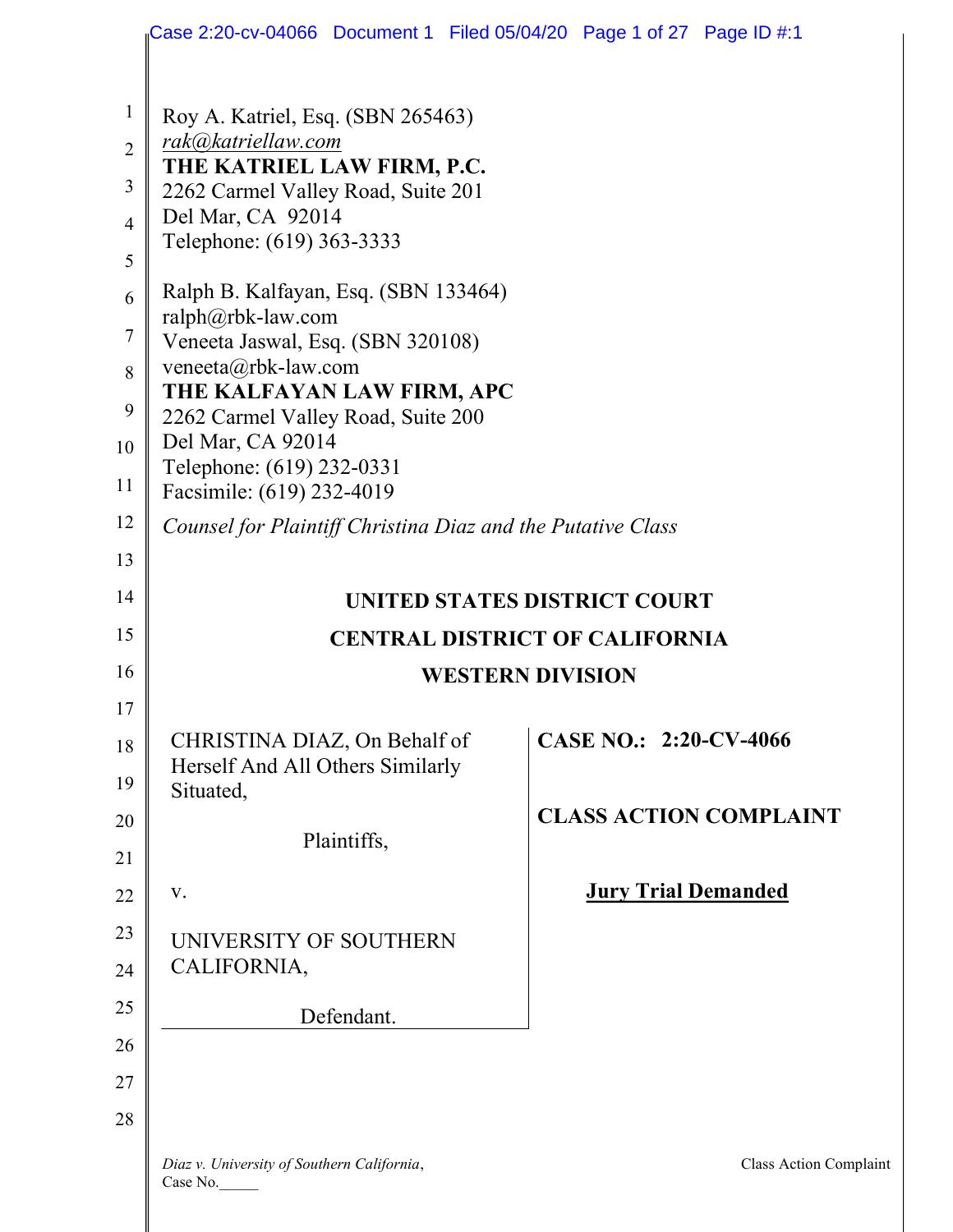1 2 3 4  $\overline{\phantom{a}}$  Plaintiff Christina Diaz ("Plaintiff"), on behalf of herself and all others similarly situated, invokes the Court's jurisdiction pursuant to the Class Action Fairness Act, 28 U.S.C. § 1332(d), and complains against Defendant University of Southern California ("USC") as follows:

#### **NATURE OF THE ACTION**

6 7 8 9 10 11 12 13 14 15 16 17 1. This is an action for breach of contract, unjust enrichment, money had and received, and Unfair Competition Law ("UCL") violations brought by Plaintiff on behalf of herself and all other similar situated students enrolled at USC. USC has shut down all its campus facilities, discontinued all live in-classroom instruction of any courses at any of USC's campuses and schools, and instead moved all instruction to remote online media. While these actions are attributable to the COVID 19 pandemic and the shelter-in-place order in effect in the State of California, USC has continued holding Plaintiff and all students liable for the full pre-shutdown tuition and fee obligations. This, despite the fact that USC is unable to provide, and is not providing, the services or facilities that the students bargained for and are being billed for as part of their tuition and fees—fees and tuition costs that easily amount to thousands of dollars per student.

18 19 20 21 22 23 24 25 26 27 28 2. While USC may not bear culpability for the campus closures or the inability to provide any classroom instruction, neither do the enrolled students. Yet, while USC has used the current COVID 19 shutdown circumstances to excuse USC's duty to fully perform the obligations of its bargain with its students, USC continues to demand that all students fully perform their contractual bargain to pay in full all tuition and fees without any reduction for USC's lack of full performance. This is contrary to ordinary tenets of contract law. And this indefensible breach is saddling wholly innocent students with mounting debt as a result of having to pay tuition and fees for services they are not receiving and facilities that are not being provided. In so acting, USC is unjustly enriching itself at the expense of Plaintiff and the members of the class she seeks to represent.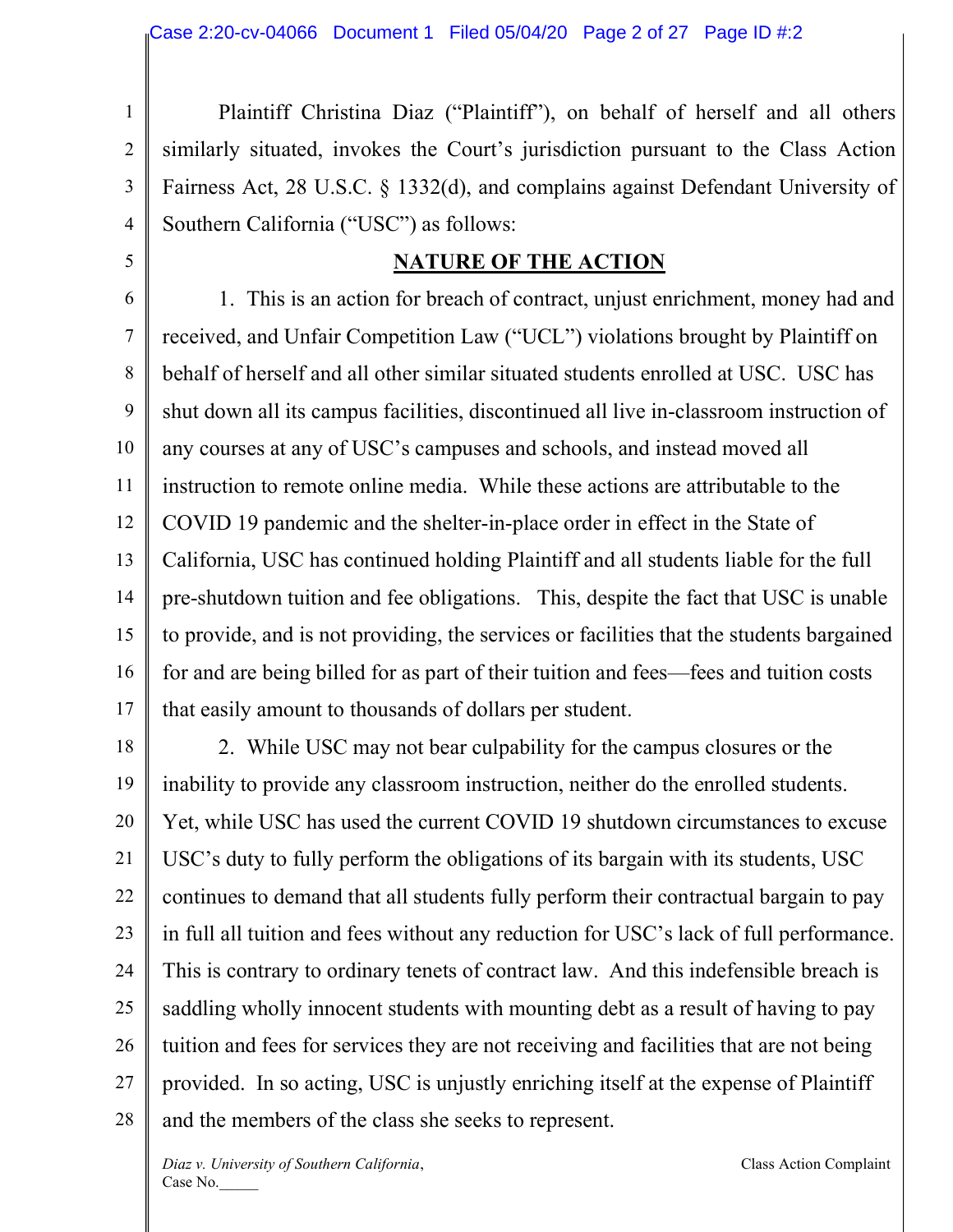1 2 3 4 5 6 7 8 3. California law recognizes the unremarkable proposition that the relationship between a matriculated student and USC is contractual: "By the act of matriculation, together with payment of required fees, a contract between the student and the institution is created." *Kashmiri v. Regents of University of California*, 156 Cal. App. $4<sup>th</sup>$  809, 824 (2007). In addition to any express enrollment contract that may exist between the students and USC, the law recognizes an implied-in-fact contract brought about by the conduct of the parties during the students' enrollment. *Id*.

9 10 11 12 13 14 15 4. USC has breached its contractual duties by ceasing all in-classroom instruction at all campuses and shutting down campus facilities while continuing to asses and collect full tuition and fee payment from Plaintiff and the class members as if full performance had been rendered to them. Undoubtedly, however, the performance now being provided by USC and USC's campus facilities are of a different nature and of lesser value than what was bargained for at the time of Plaintiff's and the class members' enrollment.

16 17 18 19 5. Plaintiff therefore brings this action on behalf of herself and all other similarly situated students of USC to seek redress for USC's breach of contract, unjust enrichment, acts amounting to the action of money had and received, and violations of the UCL.

20 21

# **PARTIES AND JURISDICTION**

22 23 24 25 26 27 28 *Diaz v. University of Southern California*, Class Action Complaint Case No. 6. Plaintiff Christina Diaz is a resident of California and attends USC. She is scheduled to graduate in 2021 with an undergraduate degree in architecture. For the 2019-2020 academic year, USC charged tuition in the amount of approximately \$57,256. This already significant amount itself represents an increase from the prior calendar year's tuition amount of \$55,320. And, neither amount included the myriad of fees charged by USC—including fees allocated to use of campus facilities—which for the 2019-2020 academic year totaled an additional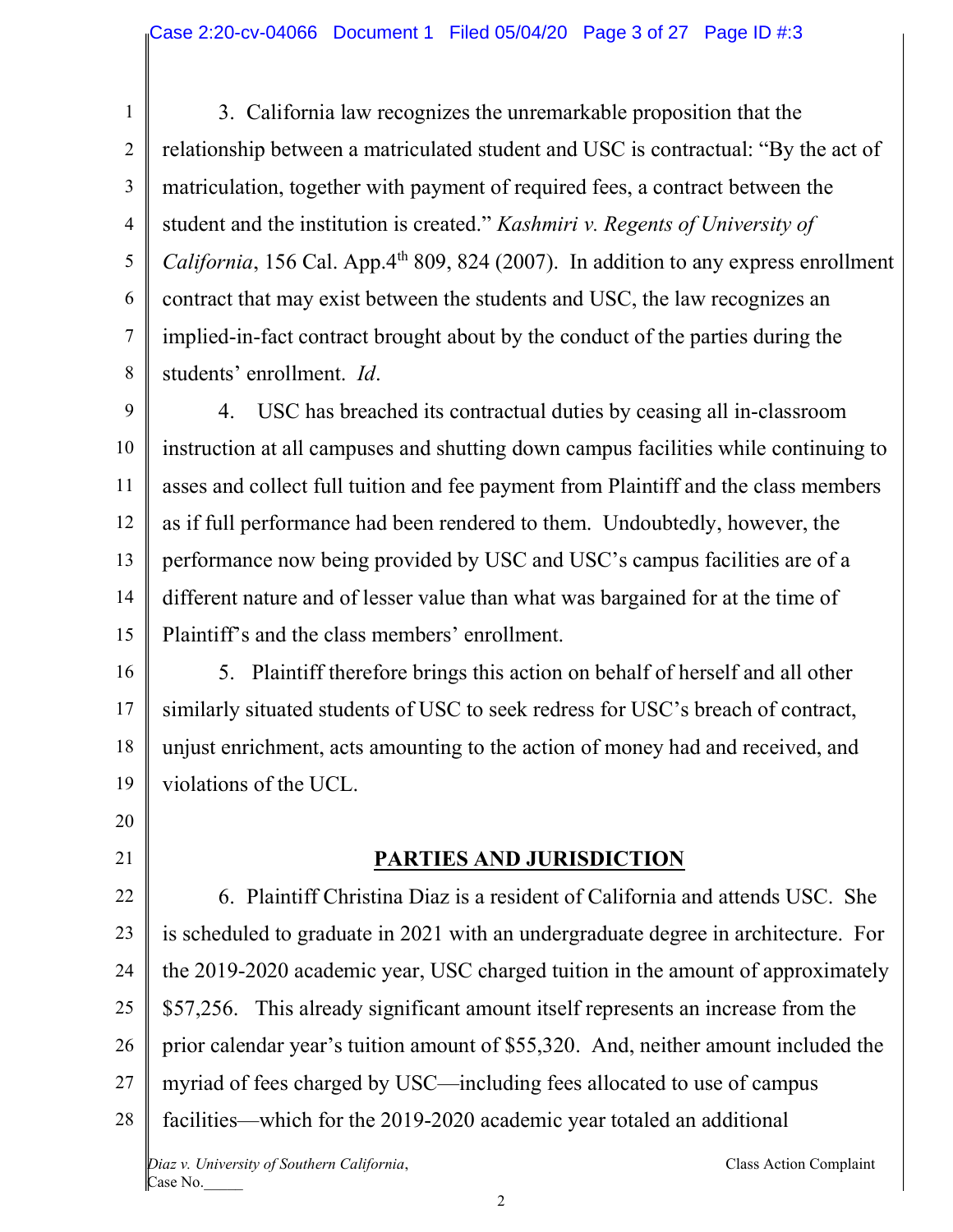1 2 3 4 5 6 7 8 9 10 11 approximate \$1,863. Moreover, Plaintiff paid additional fees to attend USC's School of Architecture Study Abroad program, which was to take place in Italy. When USC effectively cancelled that program midstream by initially having its students and staff flee to Spain and then, instead of providing instruction, had the students remain indoors, Plaintiff was relegated to taking "online classes." These, however, amounted to nothing more than "meeting" with one of her professors for 10 minutes twice per week, leaving Plaintiff to teach herself the material. At the same time, USC kept and has failed to refund any portion of the tuition, fees, or the Architecture Study Abroad program, despite not providing any of these services, instruction, or facilities. USC continues to demand that Plaintiff and all class members are liable and will remain liable for full tuition and fees.

12

13

14

7. Defendant University of Southern California is a private educational institution in Los Angeles, California, initially established in 1880. It is organized as a corporation under the laws of the State of California.

15 16 17 8. The Court has personal jurisdiction over Defendant USC because it is headquartered in the State of California and conducts business in the State in the form of operating a university at its Los Angeles campuses.

18 19 20 21 9. Venue is proper in this judicial district because USC is headquartered in this judicial district, its campuses are located in the City of Los Angeles within this judicial district, and the acts complained of occurred within this judicial district. Venue in this court therefore is proper under 28 U.S.C. §1391.

22 23 24 25 26 27 28 10. This Court has subject-matter jurisdiction over all counts of this Class Action Complaint under the Class Action Fairness Act because Plaintiff seeks to represent a class whose members are of worldwide citizenship, and Defendant USC is a California citizen for purposes of the federal diversity statute. The amount in controversy exceeds \$5 million exclusive of costs, interest and attorneys' fees. This Court therefore has subject-matter jurisdiction under 28 U.S.C. § 1332(d) over all counts alleged in this Class Action Complaint.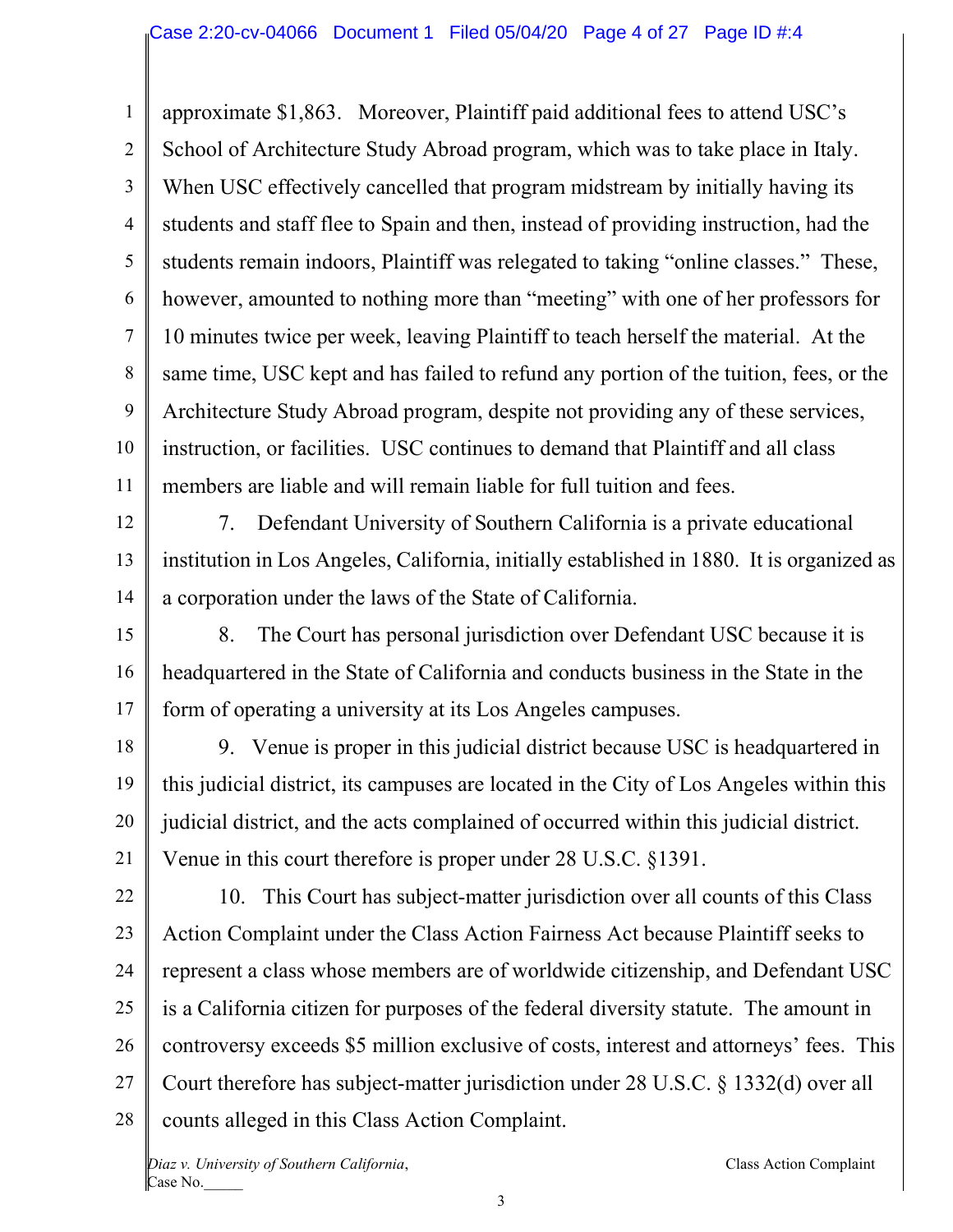1 2

# **FACTUAL ALLEGATIONS**

3 4 5 6 7 8 9 11. Plaintiff Christina Diaz is a junior at USC's School of Architecture. She has been enrolled at USC since the 2016 academic year and is scheduled to graduate with a Bachelor of Architecture degree in 2021. For the current 2019-2020 academic year, USC charged tuition in the amount of \$57,256 plus an additional \$1,863 in fees. Given the number of years and credits required to complete the Bachelor of Architecture degree (or any undergraduate degree at USC, for that matter) an undergraduate student is expected to incur approximately \$200,000 or more in tuition and fees during their undergraduate enrollment at USC.

10

11

21

23

24

25

26

27

28

# **USC Touted And Emphasized The Importance Of Its School Of Architecture Campus Facilities And In-Person Instruction**

12 13 14 15 16 17 18 19 12. The marketing and recruitment materials for USC's School of Architecture tout, highlight, and have gone to extensive lengths to sell prospective and current students on the benefits provided by USC's campus facilities and oncampus instruction. Even while USC has shut down its campus, shifted all its instruction to distance learning via Zoom videoconference, USC's School of Architecture's website paradoxically continues to extol the importance and benefits of its campus facilities and in-person instruction, neither of which USC is offering.

20 22 13. By way of example, USC's School of Architecture's website has a whole webpage devoted exclusively to expressly presenting the many benefits and indispensable nature of its campus facilities and in-person instruction to its students:

> **As a student in one of USC Architecture's dynamic programs, you'll have access to cutting-edge technology and creative studio spaces, meet fellow inquisitive classmates from around the world, and learn from renowned faculty and visiting lecturers. The School of Architecture will serve as your academic base within the larger USC campus and community.**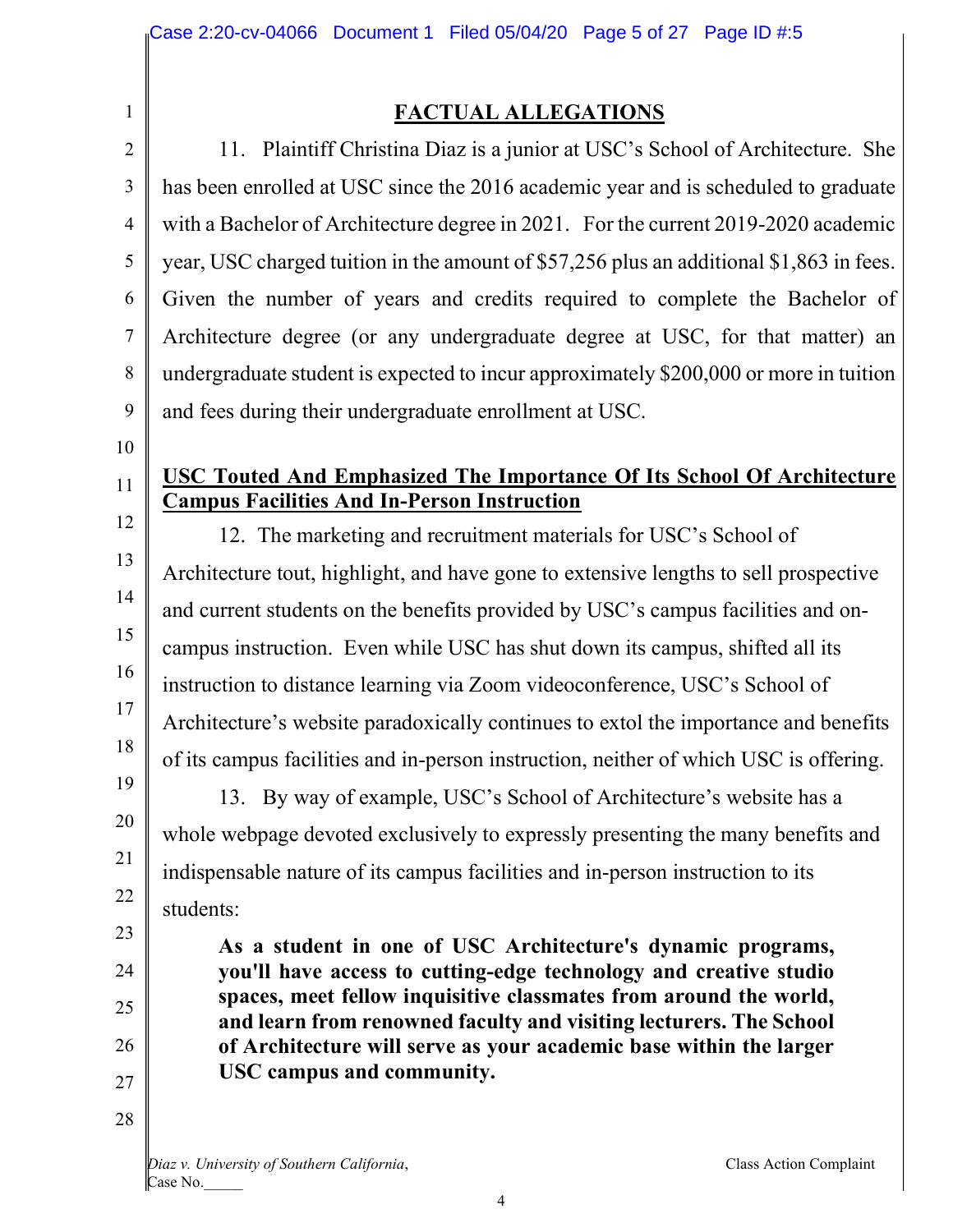|                                                       | Case 2:20-cv-04066 Document 1 Filed 05/04/20 Page 6 of 27 Page ID #:6                                                                                                                                                                                                                                                                               |
|-------------------------------------------------------|-----------------------------------------------------------------------------------------------------------------------------------------------------------------------------------------------------------------------------------------------------------------------------------------------------------------------------------------------------|
| $\mathbf{1}$<br>$\overline{2}$<br>3<br>$\overline{4}$ | Located in the Harris Hall and Watt Hall complex of buildings and<br>courtyards on the University Park Campus, the USC School of<br>Architecture comprises over 50,000-square feet of design studios,<br>classrooms, galleries, workshops, and laboratories specifically<br>designed to offer an immersive and stimulating learning<br>environment. |
| 5<br>6<br>7<br>8                                      | Each semester, all architecture students are assigned their own<br>design workstations with storage. The University provides<br>continuous wireless support, and students have 24-hour, seven-<br>days-a-week access to their studios and workstations.                                                                                             |
| 9<br>10                                               | https://arch.usc.edu/student-culture (last visited May 2, 2020) (Attached<br>hereto as Ex. 1 to Class Action Complaint).                                                                                                                                                                                                                            |
|                                                       | 14. Indeed, these program benefits were made available to Plaintiff Diaz                                                                                                                                                                                                                                                                            |
| 11                                                    | when she enrolled and continued to enroll at USC's School of Architecture. All                                                                                                                                                                                                                                                                      |
| 12                                                    | that changed, however, when earlier this year, USC shut off access to campus                                                                                                                                                                                                                                                                        |
| 13                                                    | facilities and ceased all classroom instruction, relegating students to so-called                                                                                                                                                                                                                                                                   |
| 14                                                    | "distance learning" through video conferences only. Further, USC recently                                                                                                                                                                                                                                                                           |
| 15                                                    | announced that its campus shutdown and distance learning would continue for both                                                                                                                                                                                                                                                                    |
| 16                                                    | summer sessions scheduled in 2020 and is providing no assurance as to the status of                                                                                                                                                                                                                                                                 |
| 17                                                    | classes or campus availability even for the Fall 2020 semester.                                                                                                                                                                                                                                                                                     |
| 18                                                    |                                                                                                                                                                                                                                                                                                                                                     |
| 19                                                    | <b>USC Now Recants And Contends Online Distance Learning Provides The</b>                                                                                                                                                                                                                                                                           |
| 20                                                    | <u>"Same" Learning Experience And Value As Its On-Campus Classroom</u><br><b>Instruction, Such That USC Refuses To Provide Any Reimbursement Of</b>                                                                                                                                                                                                 |
| 21                                                    | <b>Tuition Or Fees.</b>                                                                                                                                                                                                                                                                                                                             |
| 22                                                    | 15. At the same time, USC has steadfastly refused to offer any tuition                                                                                                                                                                                                                                                                              |
| 23                                                    | accommodation for its inability and failure to offer the campus facilities and                                                                                                                                                                                                                                                                      |
| 24                                                    | campus instruction it previously had been offering its students and had promised.                                                                                                                                                                                                                                                                   |
| 25                                                    | In its latest announcement to students on USC's website, dated April 28, 2020,                                                                                                                                                                                                                                                                      |
| 26                                                    | USC doubled down on its refusal, defiantly proclaiming that:                                                                                                                                                                                                                                                                                        |
| 27                                                    |                                                                                                                                                                                                                                                                                                                                                     |
| 28                                                    |                                                                                                                                                                                                                                                                                                                                                     |
|                                                       |                                                                                                                                                                                                                                                                                                                                                     |

*Diaz v. University of Southern California*, Class Action Complaint Case No.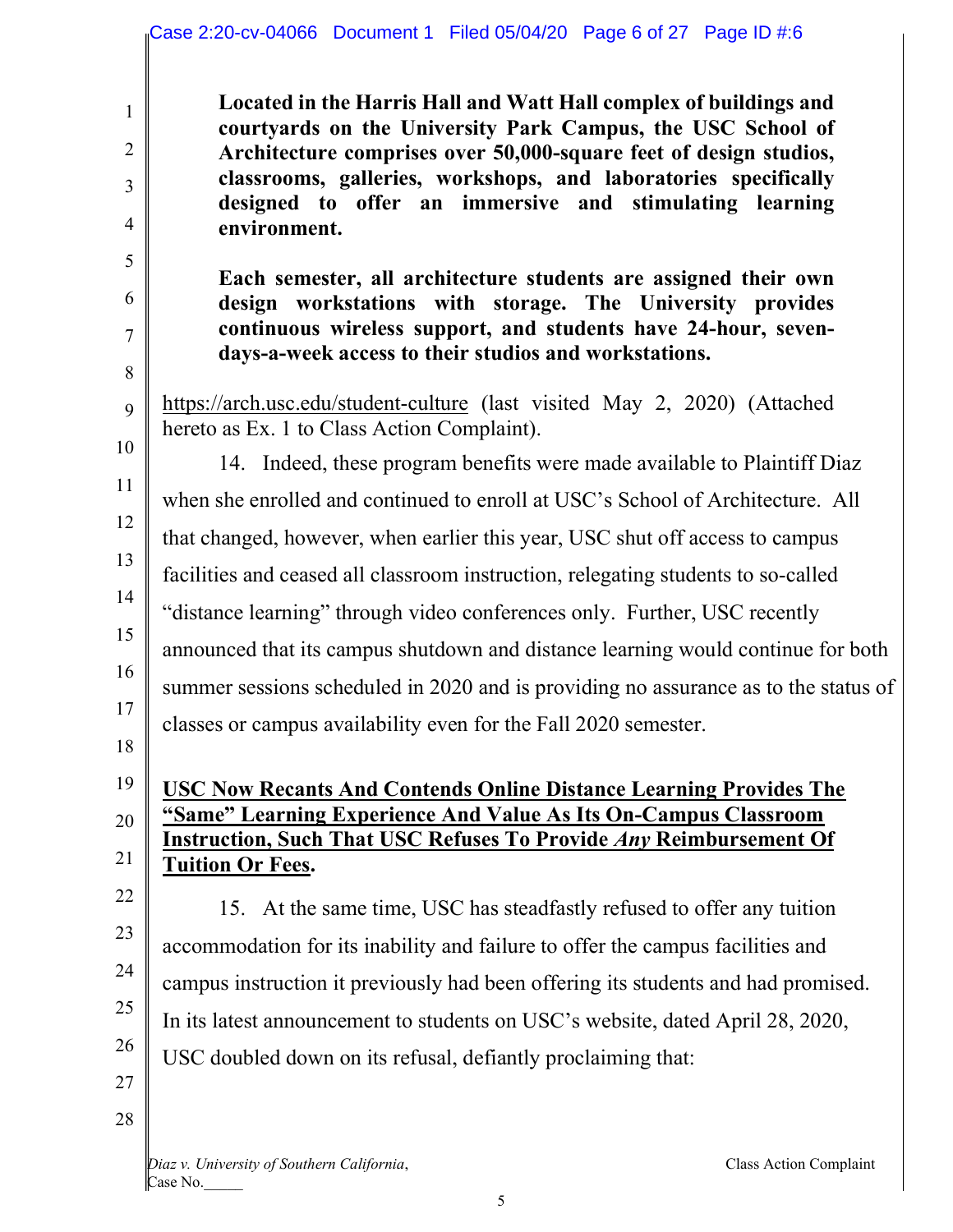**We have no plans to provide pro-rated tuition refunds for the current Spring 2020 semester or our upcoming Summer sessions.** While this is not the semester any of us envisioned, we are continuing to provide a high-quality education, ensure academic progress towards degree, and offer a robust learning environment. Whether our instructors present their classes in person or online, they bring the same expertise, depth of knowledge, and commitment to their teaching, and students continue to earn credits toward a USC degree. Additionally, we have added, and are building, new programs inside and outside the virtual classroom to make the online experience even stronger.

9 10 https://coronavirus.usc.edu/2020/04/28/4-28-academic-updates-for-current-andfuture-trojans/ (last visited May 2, 2020) (attached hereto as Exhibit 2 to Class Action Complaint) (boldface in original).

11 12 13 14 15 16 17 18 19 16. USC's latest announcement's that the educational experience it is offering without any of its campus facilities and without any in-person instruction is the same as its previously offered educational experience flies in the face of what it represented with respect to the importance of its School of Architecture campus facilities and in-person instruction. Moreover, USC previously made and continues to make representations as to the benefits offered by USC's campus facilities and instruction for all of its schools and programs, despite now claiming that its education is of the "same" value, nature and quality in the absence of any campus facilities or instruction.

20

1

2

3

4

5

6

7

8

#### 21 22 23 **Before The Campus Shutdown, USC Represented The Value And Benefit Of Its Campus Facilities and Classroom Instruction For All Of The University's Schools.**

24 25 26 27 28 17. By way of example, whereas USC now contends that no value is lost by USC students not having campus facilities or on-campus instruction, prior to the campus shutdown USC went to great lengths to tout and highlight the direct and important benefits offered to its students at USC's Roksi School of Art and Design by that school's facilities and on-campus instruction:

*Diaz v. University of Southern California*, Class Action Complaint Case No.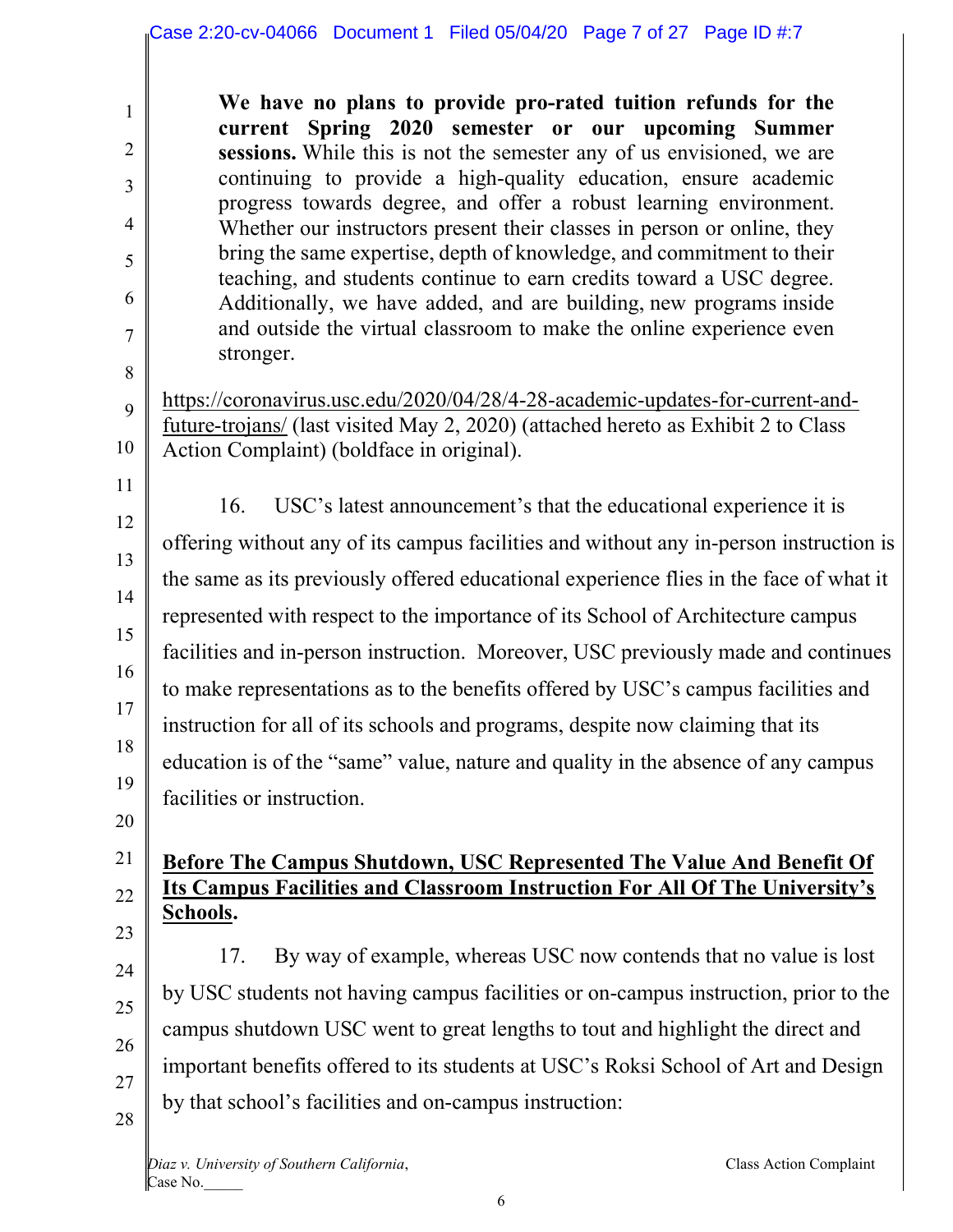The hub of USC Roski School of Art and Design resides on the main USC campus in two buildings, Watt and Harris Halls, that are dedicated to art and design. Within these buildings, Roski students have access to the Galen Ceramics Studio; three design studios, including the Galen 3D print lab; two large drawing & painting studios; a printmaking lab; as well as the Handtmann Photography Lab and the Galen Intermedia Lab. The large Sculpture Studio, with both indoor and outdoor spaces, includes a shared woodshop. At the center of it all is the Helen Lindhurst Fine Arts Gallery—open to the public Monday through Friday—where undergraduate students can apply annually to present exhibitions of their artwork.

https://roski.usc.edu/facilities (last visited May 2, 2020) (attached hereto as Exhibit 3 to Class Action Complaint).

18. Of course, none of these facilities or benefit of the USC Roksi

12 13 14 School of Art and Design are available to students. Yet, USC continues to charge and demand the same tuition and fees as it did when these facilities and instruction therein were offered.

15 16 17 18 19 19. Similarly, USC's website for its Iovine and Young Academy for the Arts, Technology and the Business of Innovation continues to regale its student and prospective applicants with the advantages of the nature of its interactive, in-person, small classroom instruction that affords opportunities for direct networking among students:

20 21 22 23 24 25 26 27 FEATURES What makes the Academy an unparalleled environment for creativity? THE COHORT EXPERIENCE With the students' individual experiences, backgrounds and skill sets, the cohort provides a unique opportunity to network and build communities both inside and outside the program. INTERACTIVE LEARNING The Academy's educational model addresses a fundamental shift in how coming generations of students think, learn and choose to interact with the world.

28

1

2

3

4

5

6

7

8

9

10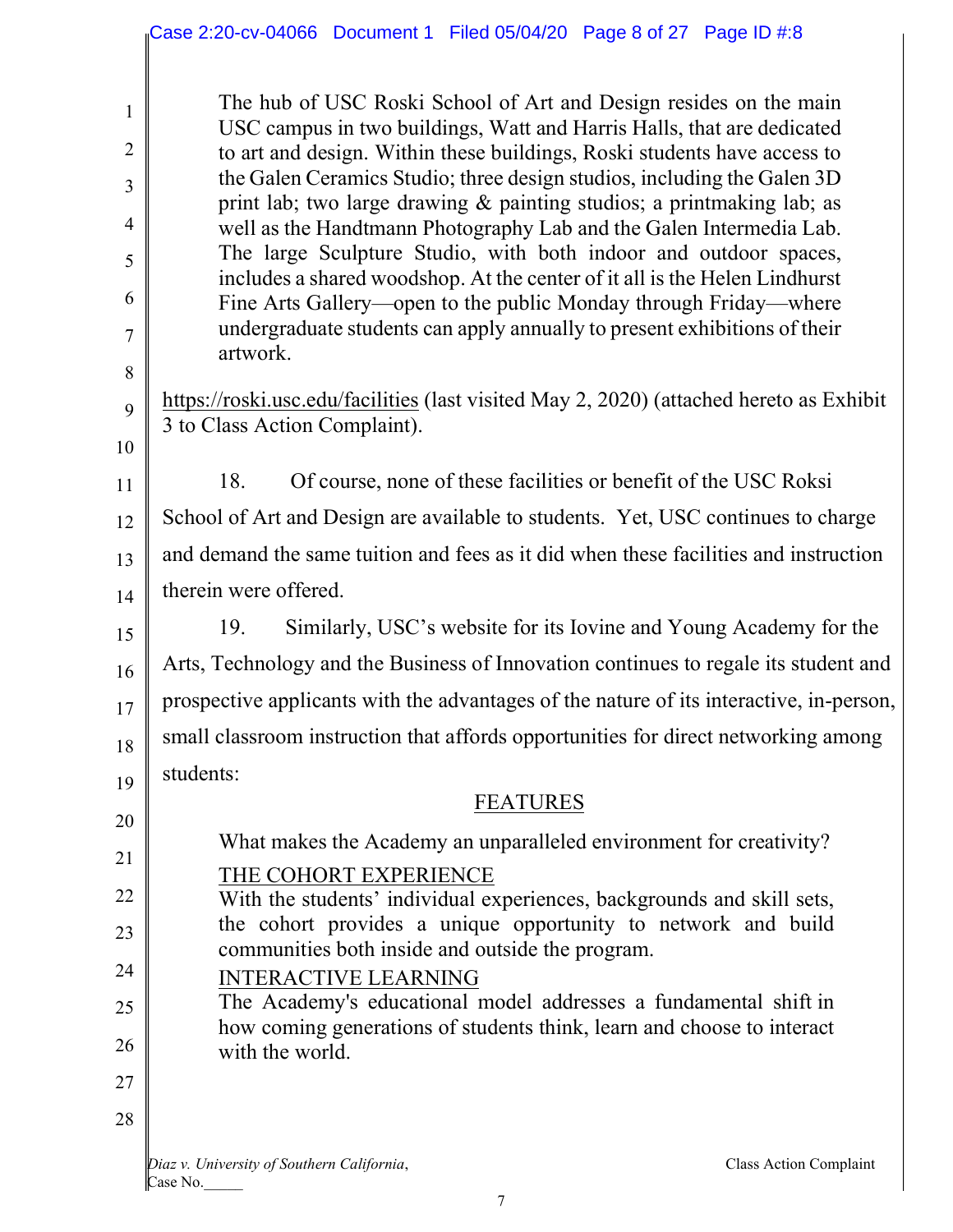|                                                        | Case 2:20-cv-04066 Document 1 Filed 05/04/20 Page 9 of 27 Page ID #:9                                                                                                                                                                                                                                                                                                                                                                                                                                                                                                                                                                                                                                                                                                                                                                                                       |
|--------------------------------------------------------|-----------------------------------------------------------------------------------------------------------------------------------------------------------------------------------------------------------------------------------------------------------------------------------------------------------------------------------------------------------------------------------------------------------------------------------------------------------------------------------------------------------------------------------------------------------------------------------------------------------------------------------------------------------------------------------------------------------------------------------------------------------------------------------------------------------------------------------------------------------------------------|
| $\mathbf{1}$<br>$\overline{2}$<br>3<br>4<br>5<br>6     | <b>SMALL CLASS SIZE</b><br>Admission to the Academy is highly selective. Each fall, the program<br>aims to enroll 25 new students, enabling Academy majors to work<br>closely with faculty and advisors.<br><b>MENTORSHIP</b><br>Students gain insights and perspective from industry mentors, including<br>leading artists, designers, technologists, public policy makers,<br>philanthropists, global entrepreneurs and many others.                                                                                                                                                                                                                                                                                                                                                                                                                                      |
| $\tau$                                                 | And, the website goes on to represent that:                                                                                                                                                                                                                                                                                                                                                                                                                                                                                                                                                                                                                                                                                                                                                                                                                                 |
| 8<br>9<br>10<br>11<br>12<br>13<br>14<br>15<br>16<br>17 | With CurriculumPlus, the Academy nurtures a culture of constant<br>learning that does not stop at the classroom door. Lectures,<br>presentations, discussions, tutorials and trips throughout the year allow<br>the program to rapidly respond to student needs and cutting-edge<br>developments in technology and industry. Diverse formats teach in the<br>most idiomatic way for the material: hands-on learning for skills and<br>tools, workshops to critique and develop student projects and<br>discussions to encourage critical thought and ideas. The Innovators<br>Forum series brings guests to share their real-world successes and to<br>model the thinking the Academy seeks to instill, while field trips and<br>study tours allow students to interact with new environments and<br>contextualize their work regionally, nationally, and around the world. |
| 18                                                     | https://iovine-young.usc.edu/program/index.html (last visited May 2, 2020)<br>(attached hereto as Exhibit 4 to Class Action Complaint)                                                                                                                                                                                                                                                                                                                                                                                                                                                                                                                                                                                                                                                                                                                                      |
| 19<br>20<br>21<br>22<br>23                             | None of these benefits and instruction modalities are being offered by<br>20.<br>USC, nor have they been offered since the campus shutdown and the move to<br>Zoom distance learning. Yet, USC continues to demand and charge its students the<br>same tuition and fees as it did when these promised instruction services and<br>facilities were being made available to students.                                                                                                                                                                                                                                                                                                                                                                                                                                                                                         |
| 24                                                     | Similarly, USC's Marshall School of Business highlighted a key<br>21.                                                                                                                                                                                                                                                                                                                                                                                                                                                                                                                                                                                                                                                                                                                                                                                                       |
| 25                                                     | benefit of its in-person, in-campus experience:                                                                                                                                                                                                                                                                                                                                                                                                                                                                                                                                                                                                                                                                                                                                                                                                                             |
| 26<br>27<br>28                                         | USC Marshall prepares students for jobs and internships with career<br>advising and networking opportunities. Courses also allow students<br>to rehearse professional skills under real business settings.                                                                                                                                                                                                                                                                                                                                                                                                                                                                                                                                                                                                                                                                  |
|                                                        | Diaz v. University of Southern California,<br><b>Class Action Complaint</b><br>Case No.                                                                                                                                                                                                                                                                                                                                                                                                                                                                                                                                                                                                                                                                                                                                                                                     |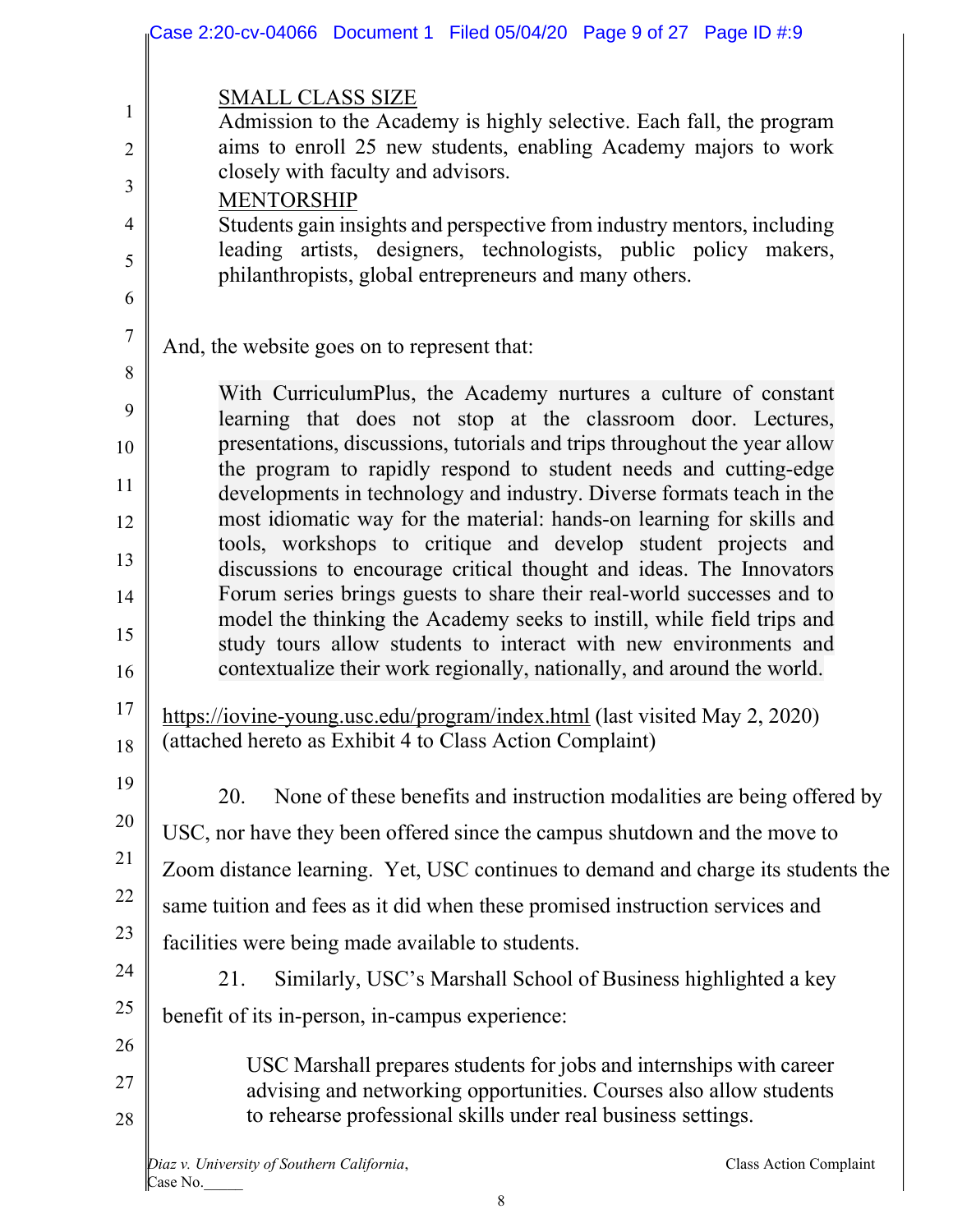| $\mathbf{1}$   | https://www.marshall.usc.edu/programs/undergraduate-programs/degree-difference                                                                |
|----------------|-----------------------------------------------------------------------------------------------------------------------------------------------|
|                | (last visited May 2, 2020) (attached hereto as Exhibit 5 to Class Action Complaint).                                                          |
| $\overline{2}$ |                                                                                                                                               |
| 3              | None of these "real business setting" or "networking opportunities"<br>22.                                                                    |
| $\overline{4}$ | specifically touted by USC's Marshall School of Business, however, are made                                                                   |
| 5              | available in any meaningful sense when students cannot even meet face-to-face or                                                              |
| 6              | on campus and, instead, are relegated to a vide distance learning environment. Yet,                                                           |
| $\overline{7}$ | USC continues to charge students the same tuition and fees as if these opportunities                                                          |
| 8              | and instruction were being made available.                                                                                                    |
| 9              | The same misrepresentations were made (and are being made today<br>23.                                                                        |
| 10             | when campus facilities are all shut down and unavailable to students) by USC as                                                               |
| 11             | part of its website marketing of the USC School of Cinematic Arts. Therein, USC                                                               |
| 12             | devotes a whole webpage to the School of Cinematic Arts' "Labs and Classrooms,"                                                               |
| 13             | explaining that:                                                                                                                              |
| 14             | The labs and classrooms of the USC School of Cinematic Arts give                                                                              |
| 15             | faculty and students access to the same state-of-the-art technologies                                                                         |
| 16             | being used and developed across the entertainment industry.<br>Students can access the latest Oculus Development Kit, use a                   |
| 17             | Render Farm to bring their VFX shots to life, study live models in                                                                            |
| 18             | figure-drawing rooms, or reserve special meeting rooms that meet<br>their computing and collaboration needs. Across the Cinematic Arts        |
| 19             | Complex, SCA's labs and classrooms facilitate compelling artistic<br>and scholarly work.                                                      |
| 20             |                                                                                                                                               |
| 21             | https://cinema.usc.edu/facilities/labs_classrooms.cfm (last visited May 2, 2020)<br>(attached hereto as Exhibit 6 to Class Action Complaint). |
| 22             |                                                                                                                                               |
| 23             | But none of these labs or classrooms are now available to students.<br>24.                                                                    |
| 24             | None of the Cinematic Arts Complex, SCA's labs or classrooms that USC                                                                         |
| 25             | emphasized "facilitate compelling artistic and scholarly work" can be attended or                                                             |
| 26             | booked by students. Yet, USC continues to charge the same tuition and fees as if                                                              |
| 27             | these facilities and instruction were available.                                                                                              |
| 28             |                                                                                                                                               |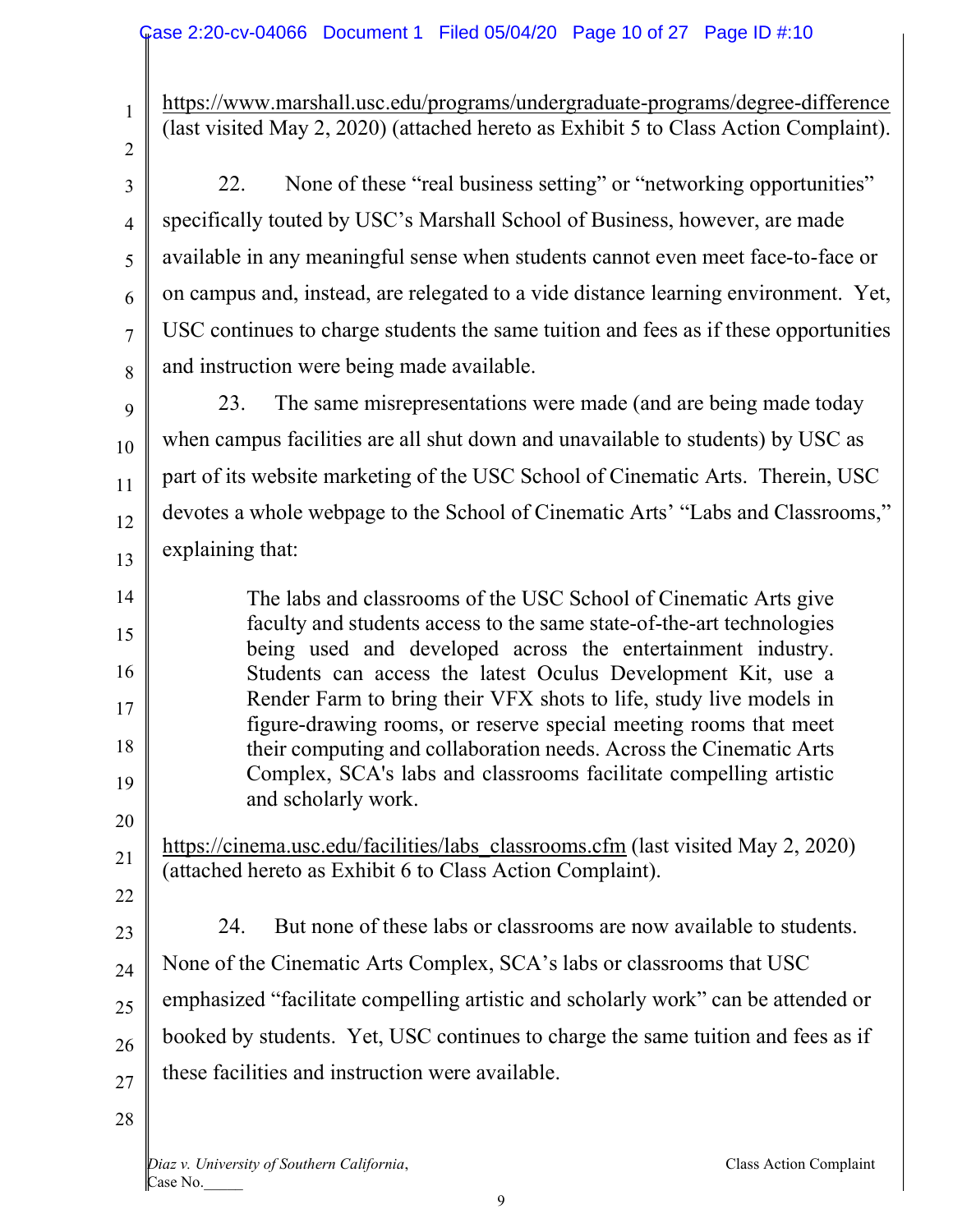| $\mathbf{1}$        | USC persisted with the same theme—emphasizing the importance,<br>25.                                                                                                                 |  |
|---------------------|--------------------------------------------------------------------------------------------------------------------------------------------------------------------------------------|--|
| $\overline{2}$      | uniqueness and benefits of its in-campus instruction and campus facilities—when it                                                                                                   |  |
| 3                   | marketed its Annenberg School for Communication and Journalism. In that                                                                                                              |  |
| $\overline{4}$      | school's website, USC represented to students or prospective applicants that:                                                                                                        |  |
| 5                   | USC Annenberg's Media Center is the heartbeat of Wallis Annenberg                                                                                                                    |  |
| 6                   | Hall. This unique newsroom, classroom and incubator provides                                                                                                                         |  |
| $\overline{7}$<br>8 | experiential learning so students can work as journalists on day one,<br>ensuring they enter the industry with the multimedia skills necessary to<br>tell stories on every platform. |  |
| 9                   |                                                                                                                                                                                      |  |
| 10                  | With its cutting-edge production facilities and state-of-the-art<br>equipment, students working in the media center cover breaking news                                              |  |
| 11                  | on the web and on the air, create high-impact journalism on multiple                                                                                                                 |  |
| 12                  | platforms, produce and publish podcasts such as Match Volume, and<br>integrate audience analytics. Whether they come to the media center as                                          |  |
| 13                  | volunteers or as part of their coursework, students leave having fulfilled                                                                                                           |  |
| 14                  | leadership opportunities that prepare them to succeed in the workforce.                                                                                                              |  |
| 15                  | Faculty advisors with decades of industry experience as newsroom                                                                                                                     |  |
| 16                  | leaders, copy editors, programmers, network TV producers and<br>communications experts guide the student editors and producers,                                                      |  |
| 17                  | lending a fresh eye to projects and finding teachable moments. With                                                                                                                  |  |
|                     | this foundational training and hands-on guidance, students gain the<br>experience and confidence to experiment with new and emerging                                                 |  |
| 18                  | platforms as they arise. The media center is a space for conversation,                                                                                                               |  |
| 19                  | disruption and experimentation, where students tell stories in Spanish<br>and Mandarin, cover the community around campus and Los Angeles                                            |  |
| 20                  | at large. They also bring innovation to the way the USC community                                                                                                                    |  |
| 21                  | gets news, with a sports newsletter, a weekly Instagram show and even                                                                                                                |  |
| 22                  | an audio briefing on Alexa.                                                                                                                                                          |  |
| 23                  | https://annenberg.usc.edu/current-students/media-center (last visited May 2, 2020)                                                                                                   |  |
| 24                  | (attached hereto as Exhibit 7 to Class Action Complaint).                                                                                                                            |  |
| 25                  | Despite these representations, which USC's website continues to<br>26.                                                                                                               |  |
| 26                  | make and publicize to date, the fact is that USC has shut off student access to the                                                                                                  |  |
| 27                  | Annenberg Media Center and its in-person instruction therein. Yet, USC continues                                                                                                     |  |
| 28                  |                                                                                                                                                                                      |  |
|                     | Diaz v. University of Southern California,<br>Class Action Complaint<br>Case No.                                                                                                     |  |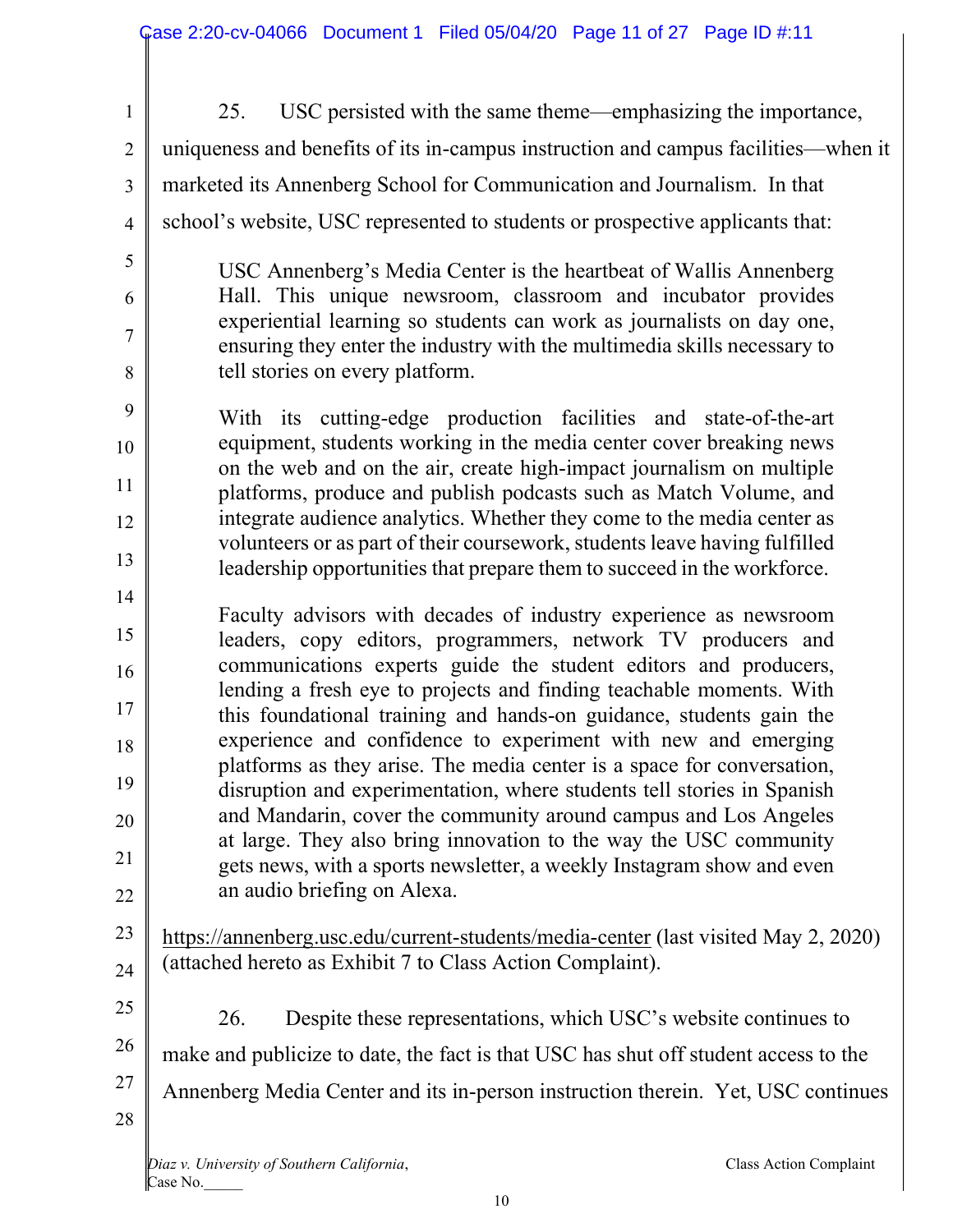|                | Case 2:20-cv-04066 Document 1 Filed 05/04/20 Page 12 of 27 Page ID #:12                                                                               |
|----------------|-------------------------------------------------------------------------------------------------------------------------------------------------------|
| $\mathbf{1}$   | to charge students the same tuition and fees as if these facilities and instruction                                                                   |
| $\overline{2}$ | were available.                                                                                                                                       |
| 3              | In the same vein is USC's description of its Glorya Kaufman School<br>27.                                                                             |
| $\overline{4}$ | of Dance. In that school's website, USC claimed that:                                                                                                 |
| 5              |                                                                                                                                                       |
| 6              | USC Kaufman is at the forefront of developing a hybrid art form<br>comprised of intersecting dance techniques expressed in new media,                 |
| 7              | scholarship, studio practice and choreography for the 21st century.                                                                                   |
| 8              | USC Kaufman's BFA program provides foundational insight,<br>intellectual and artistic development, a robust performance repertory,                    |
| 9              | exposure to world-renowned practicing artists, interdisciplinary                                                                                      |
| 10             | projects, as well as conditioning for dancers and strategic career venture<br>skills. Through opportunities for interdisciplinary study, students are |
| 11             | able to explore collaborations and innovations with established                                                                                       |
| 12             | partners.                                                                                                                                             |
| 13             | https://kaufman.usc.edu/degrees/bfa/ (last visited May 2, 2020) (attached hereto as<br>Exhibit 8 to Class Action Complaint).                          |
| 14<br>15       | None of these "studio practices" or "robust performance repertory" are<br>28.                                                                         |
| 16             | being offered by USC's Kaufman School of Dance. Its fine arts and dance program                                                                       |
| 17             | instead has all been moved to online video format with no access to studios, in-                                                                      |
| 18             | person performances, or face-to-face instruction. Yet, USC continues to charge and                                                                    |
| 19             | demand the same tuition and fees as if these facilities and instruction were being                                                                    |
| 20             | offered.                                                                                                                                              |
| 21             | Similar representations were made to students or prospective<br>29.                                                                                   |
| 22             | applicants to USC's School of Dramatic Arts. That school was supposed to provide                                                                      |
| 23             | students with learning and career preparation opportunities in the fine arts or visual                                                                |
| 24             | arts in disciplines such as acting, stage management, or design, among others.                                                                        |
| 25             | Yet, USC is not offering any stage or acting productions. As its notice<br>30.                                                                        |
| 26             | now makes clear:                                                                                                                                      |
| 27             | Given the mandates from the university and the ambiguity of the                                                                                       |
| 28             | current COVID-19 situation, the school leadership has made the                                                                                        |
|                | heartbreaking decision to cancel the remainder of our production                                                                                      |
|                | Diaz v. University of Southern California,<br>Class Action Complaint                                                                                  |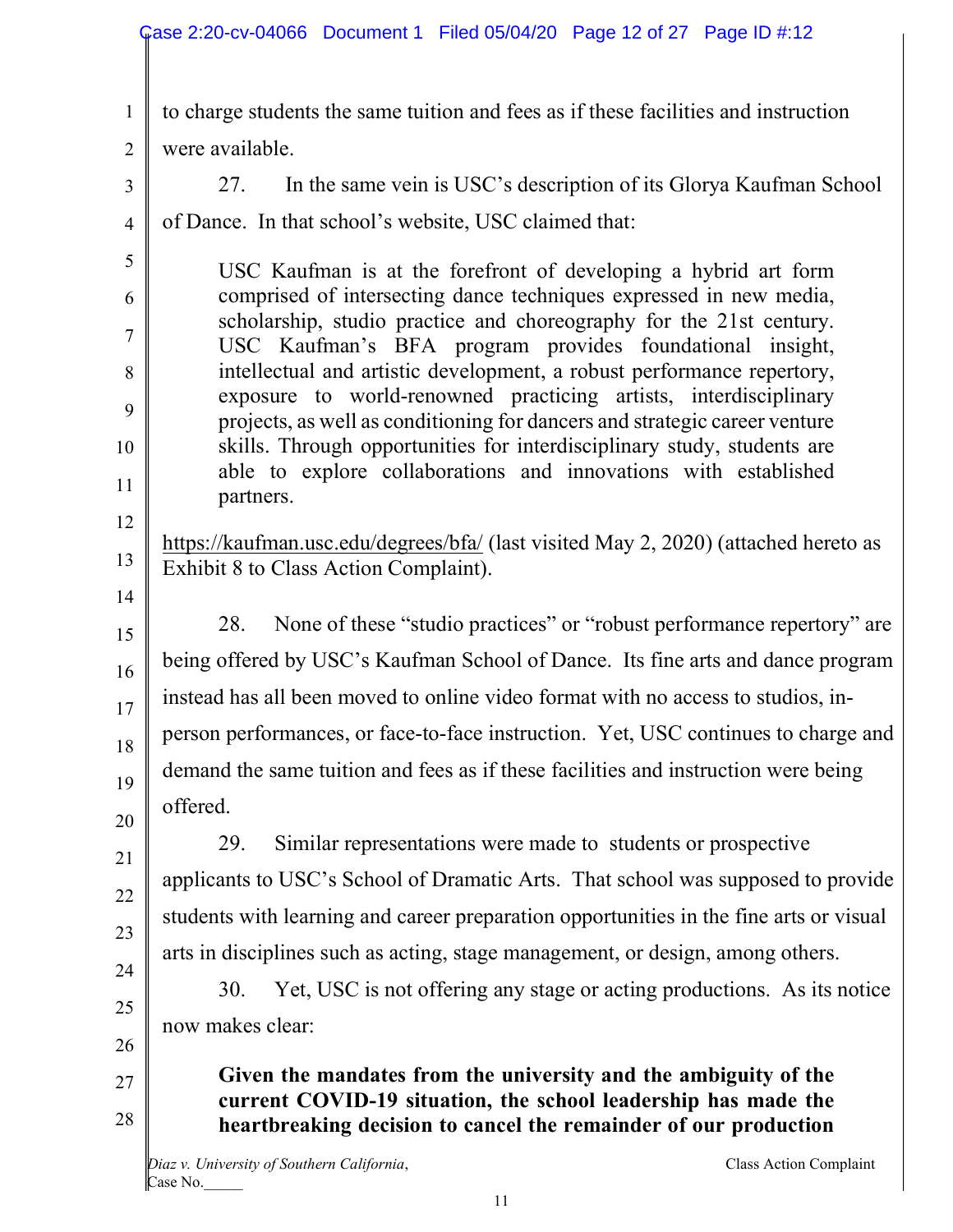|                                                    | Case 2:20-cv-04066 Document 1 Filed 05/04/20 Page 13 of 27 Page ID #:13                                                                                                                                                                                                                                                                                                                                                                                                                                                                                                                                                                                                                                                   |
|----------------------------------------------------|---------------------------------------------------------------------------------------------------------------------------------------------------------------------------------------------------------------------------------------------------------------------------------------------------------------------------------------------------------------------------------------------------------------------------------------------------------------------------------------------------------------------------------------------------------------------------------------------------------------------------------------------------------------------------------------------------------------------------|
| $\mathbf{1}$<br>2                                  | season (this includes The Secret Garden, Fuente Ovejuna, Safe<br>Harbor, Net of Worth (New Works Festival Year 2), Three Sisters<br>and The Winter's Tale).                                                                                                                                                                                                                                                                                                                                                                                                                                                                                                                                                               |
| $\mathfrak{Z}$<br>$\overline{4}$                   | https://dramaticarts.usc.edu/on-stage/ (last visited May 2, 2020).                                                                                                                                                                                                                                                                                                                                                                                                                                                                                                                                                                                                                                                        |
| 5                                                  | Despite these cancellations, the unavailability of actual hands-on or in-<br>31.<br>person instruction, and the lack of any stages or auditoria for classroom or student                                                                                                                                                                                                                                                                                                                                                                                                                                                                                                                                                  |
| 6<br>7<br>8                                        | use, USC continues to charge and demand the same tuition and fees as if these<br>facilities and instruction were available.                                                                                                                                                                                                                                                                                                                                                                                                                                                                                                                                                                                               |
| 9<br>10                                            | USC also boldly continues to sell the hands-on and in-person nature of<br>32.<br>the instruction offered at is Viterbi School of Engineering and the importance of its<br>laboratory facilities:                                                                                                                                                                                                                                                                                                                                                                                                                                                                                                                          |
| 11<br>12<br>13<br>14<br>15<br>16<br>17             | Many classes during your curriculum here at USC will involve some<br>level of hands on activity. Some classes, like Mechoptronics and<br>Chemical Engineering Lab, will be almost exclusively lab based. In<br>contrast, other classes might have only one or two labs associated with<br>it. These projects and labs complement the theory that is discussed in<br>the classroom, and give you the real world experience of what engineers<br>do.<br>http://viterbiadmission.usc.edu/handson/ (last visited May 2, 2020) (attached hereto                                                                                                                                                                                |
| 18<br>19<br>20<br>21<br>22<br>23<br>24<br>25<br>26 | as Exhibit 9 to Class Action Complaint).<br>None of these lab facilities and none of this hands on activity to<br>33.<br>complement the theory that is discussed in the classroom (there are no classrooms)<br>is being offered by USC. The campus lab facilities are closed, and classroom<br>instruction is not offered. Instead of offering a "real world experience" of what<br>engineers do, USC's Viterbi School of Engineering now offers exclusively videos<br>of instruction to its students. Yet, USC continues to charge and demand the same<br>tuition and fees as if these facilities and instruction actually were being offered.<br>The foregoing are mere illustrative examples of the discrepancy<br>34. |
| 27<br>28                                           | between, on the one hand, what USC promised as to the nature, quality, and                                                                                                                                                                                                                                                                                                                                                                                                                                                                                                                                                                                                                                                |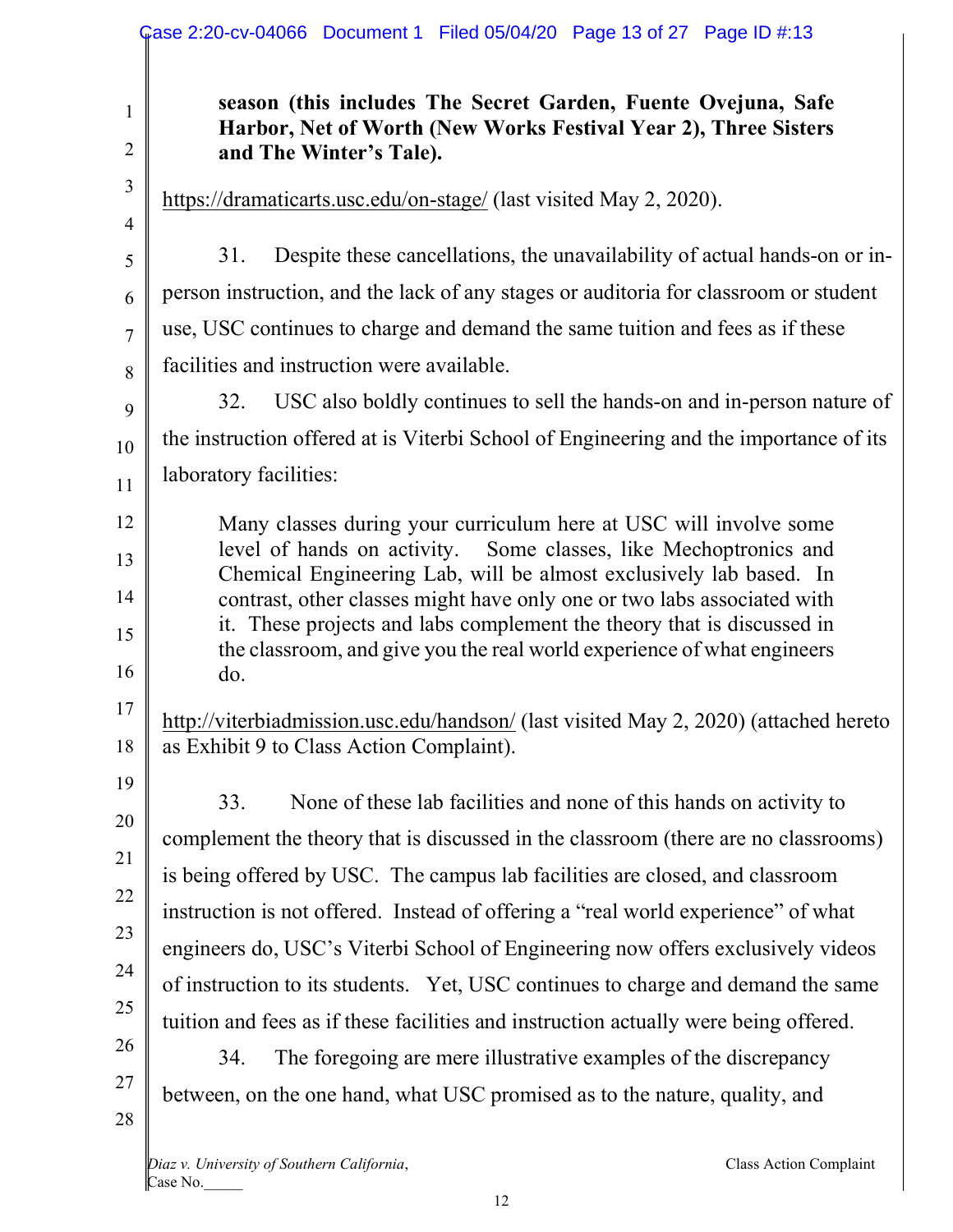1 2 3 benefits of its campus facilities and mode of instruction across the board and, on the other hand, what USC actually is making available to students—distance learning through classes by video with no access to campus facilities.

4

5

6

7

8

11

12

13

14

15

16

17

18

19

20

21

22

23

24

25

26

35. This is a discrepancy that is being visited on students across USC, regardless of school major or discipline. The fact is that, regardless of school, major, or discipline, USC is not offering *any* in-classroom instruction or *any* campus facilities, and students across the board are all being charged the same tuition and fees as if such instruction and facilities were offered.

9 10 36. Neither Plaintiff nor any of the class members are receiving the full benefits of her bargain. Yet all are being held to perform their full contractual obligations.

# **USC Students Publicly Decry The Difference In Quality And Value Of The Current "Remote Distance Learning" Instruction Provided By USC.**

37. That the putative class member students are not receiving the benefit of the bargain for which they contracted when they agreed to enroll at USC for this academic year is independently evidenced by an online petition started by a USC student. That petition entitled, "*Partial Tuition Reimbursement at University of Southern California"* is available online at https://www.change.org/p/usc-presidentcarol-l-folt-partial-tuition-reimbursement-at-university-of-southern-california (last visited May 2, 2020). The petition demands a partial tuition and fee refund for USC students for the Spring 2020 semester, as it maintains students are being charged fees and tuition for facilities and instruction they are not receiving.

38. Within days of its posting, the online petition received over 7,000 signatures in support, a majority coming from USC students. Students who signed or joined the petition were also given the opportunity to post an explanation why they did so. These postings, a sample of which are quoted below, are revealing:

28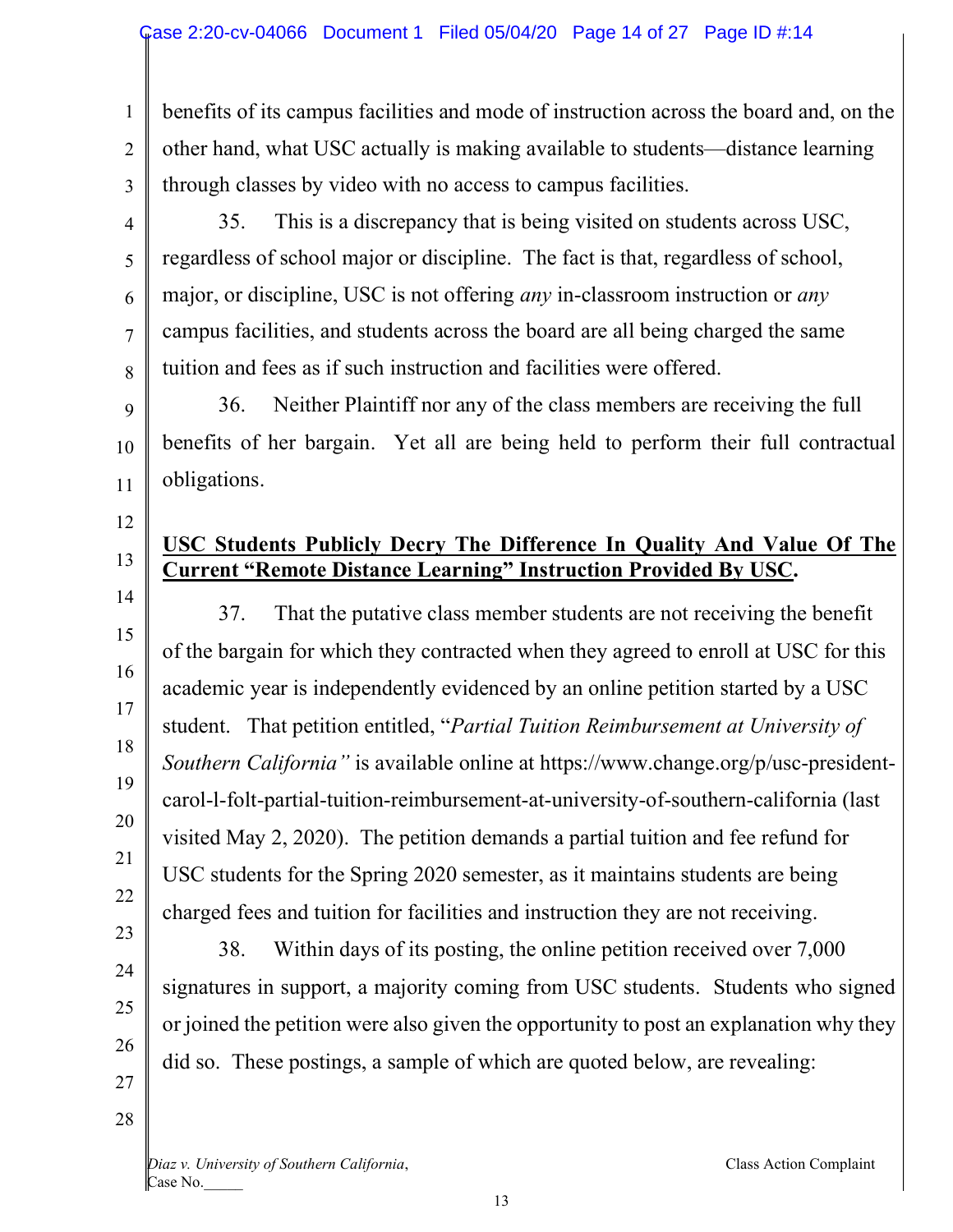|                     | Case 2:20-cv-04066 Document 1 Filed 05/04/20 Page 15 of 27 Page ID #:15                                                                                                                                                                              |
|---------------------|------------------------------------------------------------------------------------------------------------------------------------------------------------------------------------------------------------------------------------------------------|
| 1<br>$\overline{2}$ | a. "It's unfair for us to spend normal tuition to take online course. It's<br>a huge amount of money, we need some recover! [sic]" (posted by<br>Yue Liu);                                                                                           |
| 3<br>$\overline{4}$ | b. "it is just what is fair. online classes are nowhere near the quality of<br>education we are paying for." (posted by Ben Cho);                                                                                                                    |
| 5<br>6<br>7         | c. "I am a student at university of Southern California and I feel that<br>the crisis has rendered us incapable of using university services and<br>classes have become remote, creating a barrier with learning."<br>(posted by Christopher Raines) |
| 8<br>9<br>10        | d. "I'm a Roski major where a majority of our classes have to be done<br>in the studio. It is unfair that we are paying full tuition without access<br>to these facilities." (posted by Ga Eun Kim);                                                 |
| 11<br>12<br>13      | e. "I understand the situation, but our careers matter too! My course<br>requires a very hands on approach and if that's taken away from me,<br>the point of the entire course is diminished." (posted by Mayank<br>Bagrecha);                       |
| 14<br>15<br>16      | f. "USC education is already overpriced. Now we're expected to pay<br>full price for a university of Phoenix education. That's not fair!"<br>(posted by Hunter Isaacson);                                                                            |
| 17<br>18            | g. "I should not have to pay for all the facilities when I am essentially<br>banned from campus." (posted by AJ Jordan);                                                                                                                             |
| 19<br>20            | h. "The quality of my courses has drastically decreased since starting<br>online classes. Students should get what they pay for." (posted by<br>Sophie Wennemann);                                                                                   |
| 21<br>22            | i. "I'm a School of Cinematic Arts alumni and online courses will not<br>provide the same value as in the classroom setting. Practically, it's                                                                                                       |
| 23<br>24            | impossible to provide the same value because of the software and<br>equipment students have access to on campus. It's possible to learn<br>how to edit on YouTube for free students pay the USC tuition to                                           |
| 25                  | GO to USC." (posted by Patrick Ivison);<br>"For majors such as film and television production, we are unable to<br>$j_{\cdot}$                                                                                                                       |
| 26<br>27<br>28      | effectively complete the requirements of our courses as well as<br>unable to receive the education we signed up for. Especially now,<br>where financial insecurity increasing due to Coronavirus and many                                            |
|                     | Diaz v. University of Southern California,<br>Class Action Complaint                                                                                                                                                                                 |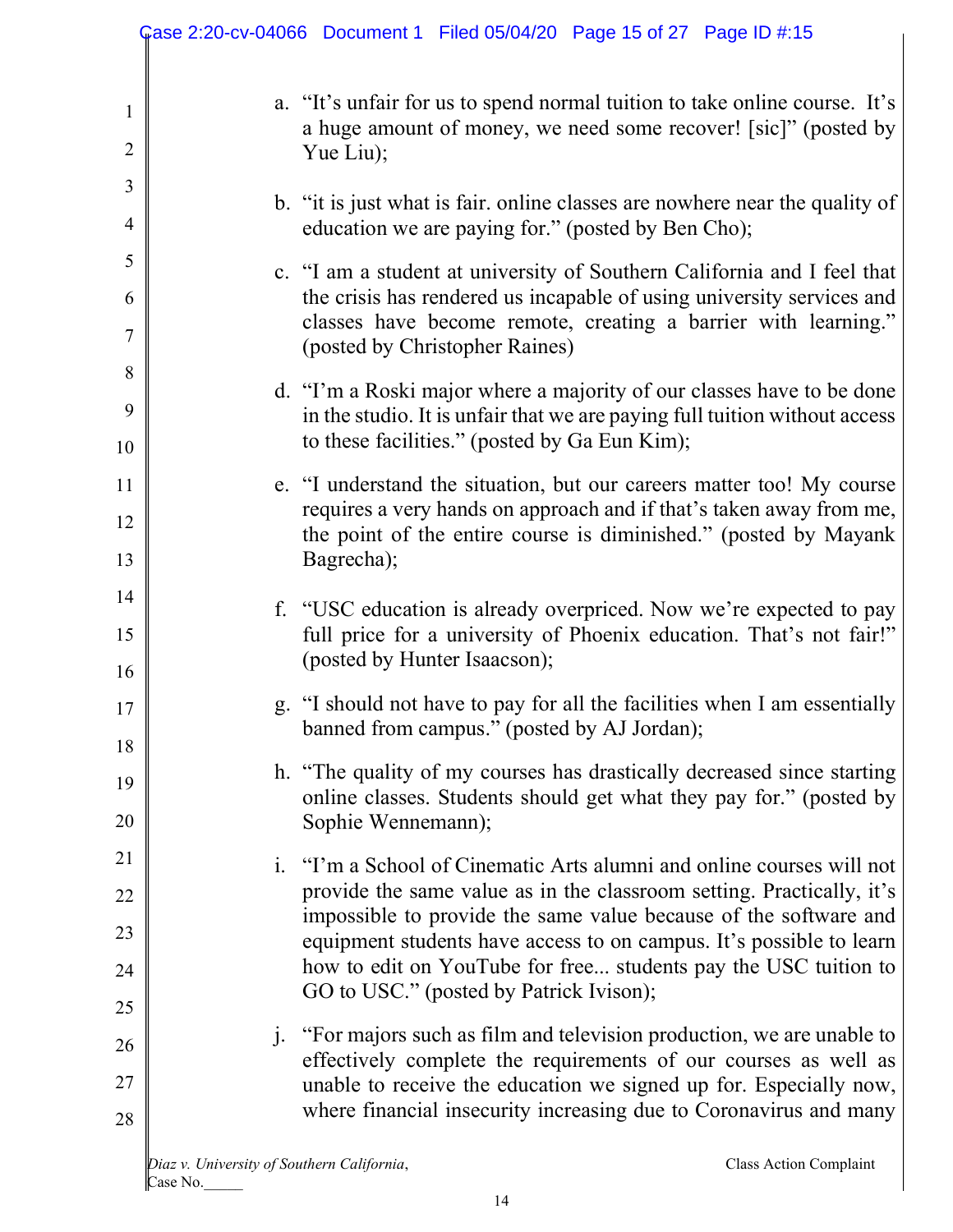| $\mathbf{1}$   | on campus and outside jobs have stopped, the many we paid for                                                                                                                                                        |
|----------------|----------------------------------------------------------------------------------------------------------------------------------------------------------------------------------------------------------------------|
| $\overline{2}$ | tuition if we can receive some back, can be better used in our<br>personal lives since the courses we paid for are no longer giving us                                                                               |
| 3              | the experience they promised. An education at USC is seen as a very                                                                                                                                                  |
| $\overline{4}$ | good and successful one, but in my last semester, now that all<br>productions have been stopped and we can no longer finish                                                                                          |
| 5              | production on our thesis films and other coursework- it almost feels                                                                                                                                                 |
| 6              | like there's no point to taking these classes that have now become<br>more about theory as opposed to the practice of it. Other schools also                                                                         |
| 7              | struggle with this (Kauffman, Roski, Theatre, etc.)" (posted by                                                                                                                                                      |
| 8              | Brenda Garcia);                                                                                                                                                                                                      |
| 9<br>10        | k. "Online education simply cannot match in-person learning. I do not<br>feel that I am getting my money's worth, and I am sure USC, a well-<br>funded institution, can spare a refund." (posted by Zakieh Alahmad); |
| 11             | 1. "We are unable to receive the same educational experience without                                                                                                                                                 |
| 12             | physical labs and lectures. We should not be paying the same amount                                                                                                                                                  |
| 13             | of tuition for online classes!" (posted by Erin Chung);                                                                                                                                                              |
| 14             | m. "While we are still getting information, we are not getting the 'USC                                                                                                                                              |
| 15             | experience.' All the networking events are canceled, and meeting<br>new people in your classes, making friends are not possible online."<br>(posted by Tim Curtet);                                                  |
| 16             |                                                                                                                                                                                                                      |
| 17<br>18       | n. "Can't teach Architecture studio online!" (posted by Aspen<br>Thurman);                                                                                                                                           |
| 19             | o. "USC charges \$1928 per unit. As a music major, many of my courses                                                                                                                                                |
| 20             | are not available online, and those that are accessible are far less                                                                                                                                                 |
| 21             | valuable than in-person. I understand that the virus and shutdown are<br>out of USC's hands and completely unprecedented, but I shouldn't                                                                            |
| 22             | have to pay thousands of dollars in tuition when I'm not able to                                                                                                                                                     |
| 23             | access anything tuition pays for nearly as much as I can in person."<br>(posted by Emily Harrington);                                                                                                                |
| 24             | p. "As a SCA student, my tuition goes towards equipment, insurance,                                                                                                                                                  |
| 25             | facilities that I am no longer allowed to use. In addition, all these                                                                                                                                                |
| 26             | school events are getting cancelled, so that's more of my tuition<br>going to nothing. Really, just reimbursement me for the graduation                                                                              |
| 27             | gown that I won't get to wear." (posted by Marco Chiong);                                                                                                                                                            |
| 28             |                                                                                                                                                                                                                      |
|                |                                                                                                                                                                                                                      |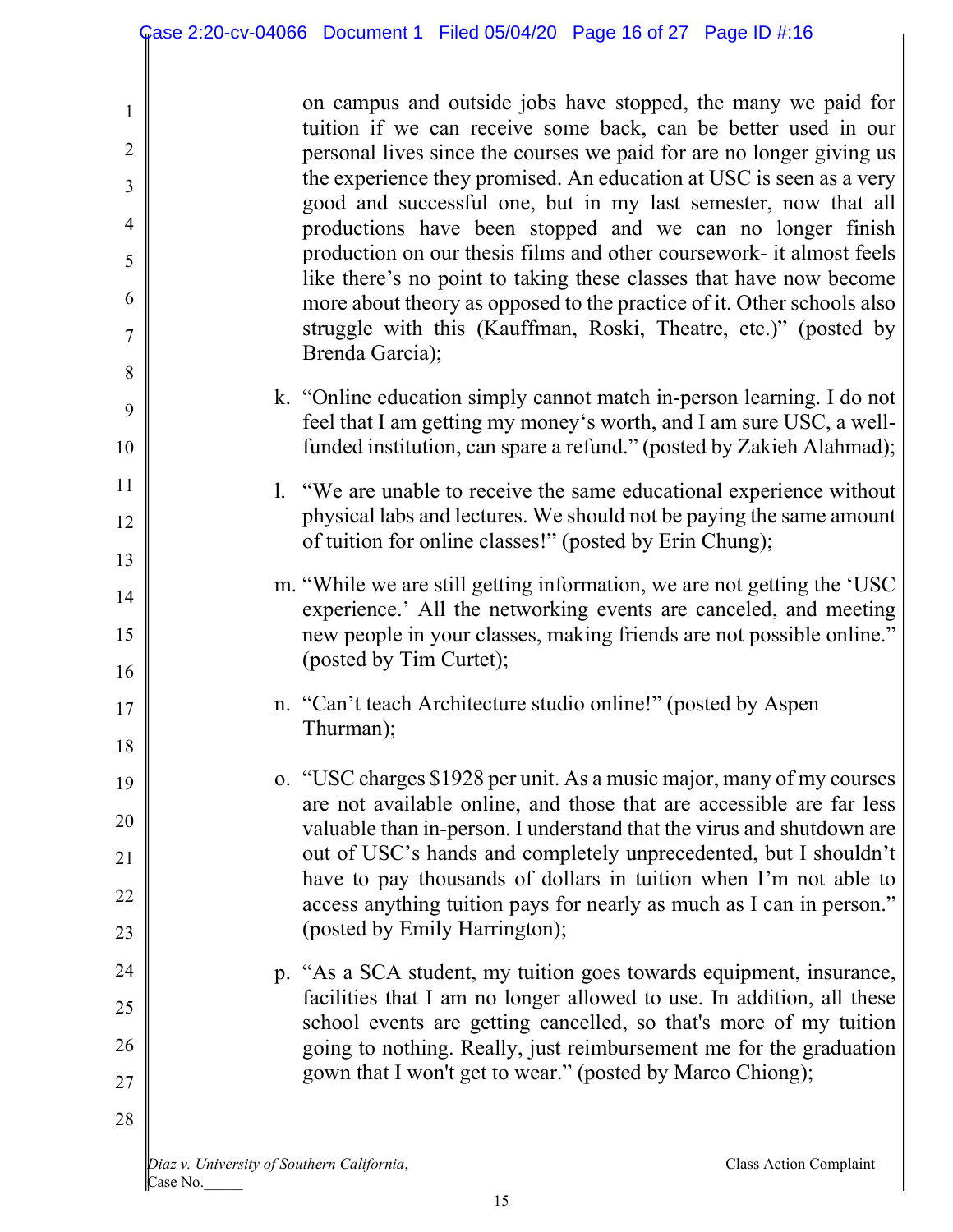|                                | Case 2:20-cv-04066 Document 1 Filed 05/04/20 Page 17 of 27 Page ID #:17                                                                                                                                                                                                                               |
|--------------------------------|-------------------------------------------------------------------------------------------------------------------------------------------------------------------------------------------------------------------------------------------------------------------------------------------------------|
| $\mathbf{1}$<br>$\overline{2}$ | q. "Online course decreases the quality of learning. I paid a lot tuition<br>to learn and so deserve better teaching quality." (posted by Ruiyu<br>$Li$ );                                                                                                                                            |
| 3<br>4                         | r. "We are not getting the quality education USC advertises through an<br>online medium" (posted by Ernesto Vargas);                                                                                                                                                                                  |
| 5<br>6                         | s. "The quality of online class is truly too much different from the one<br>of the in-person class and I don't think it is reasonable to charge same<br>money." (posted by Yankun Gao);                                                                                                               |
| 7<br>8                         | t. "One of my usual 3hr classes shortened to a 1hr class online<br>calculations wise: it's \$166 per hour" (posted by Yi Hu);                                                                                                                                                                         |
| 9<br>10                        | u. "UNFAIR to pay such an amount of money for Online Studying"<br>(posted by Qingying Ji);                                                                                                                                                                                                            |
| 11                             | v. "USC is not Khan academy!!!" (posted by Yaoyu Tang);                                                                                                                                                                                                                                               |
| 12<br>13<br>14<br>15           | w. "I'm a student at USC and it's already hard enough as it is with the<br>amount of debt I'll be graduating with from last year alone. I don't<br>find it fair to have spent so much money for this semester for only<br>some of the benefits of attending the school." (posted by Sydney<br>Smith); |
| 16<br>17<br>18                 | x. "My daughter is in Thornton working towards a BMA, Her POP<br>class has been cancelled & I think a refund is reasonable." (posted<br>by Rebecca Levine);                                                                                                                                           |
| 19<br>20                       | y. "I'm not payin 80 grand for university of damn phoenix." (posted by<br>Demetri Bouzos);                                                                                                                                                                                                            |
| 21                             | z. "This is not the education I payed for." (posted by Noah<br>Collingwood).                                                                                                                                                                                                                          |
| 22<br>23                       | The foregoing is just an illustrative sample of students' postings.<br>39.                                                                                                                                                                                                                            |
| 24                             | Countless postings expressing similar sentiments by USC students are online                                                                                                                                                                                                                           |
| 25                             | expressing the view that neither the online instruction nor the lack of campus                                                                                                                                                                                                                        |
| 26                             | facilities equate with the bargained for service and instruction that students signed                                                                                                                                                                                                                 |
| 27                             | up for when they enrolled at USC. USC changed the bargain but has refused to                                                                                                                                                                                                                          |
| 28                             | make any refund to the aggrieved students.                                                                                                                                                                                                                                                            |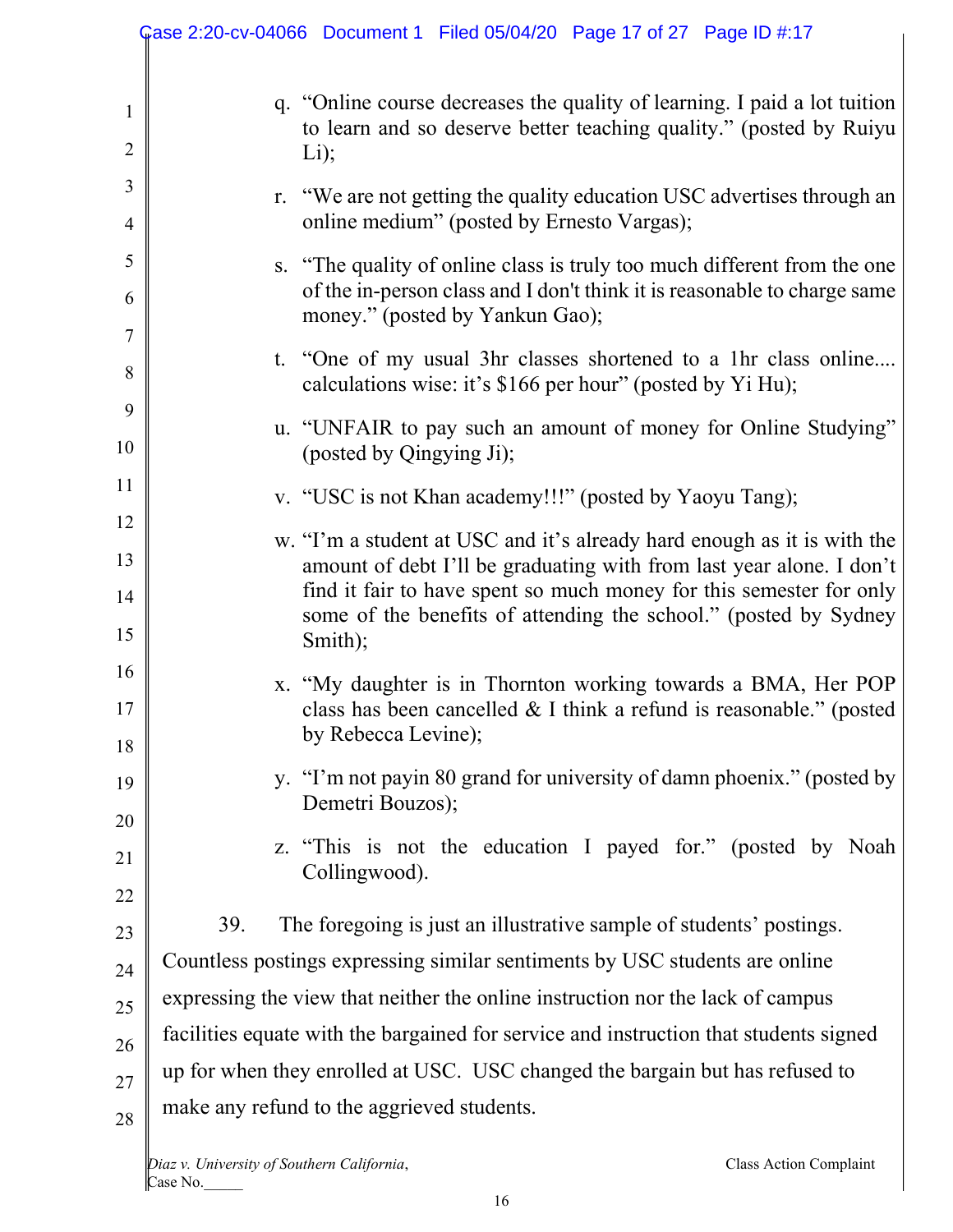#### 2 **Professors and Deans Publicly Agree That "Remote Distance Learning" Is Not Equivalents To, And Less Valuable Than, Traditional On-Campus University Education.**

3

1

4 5 6 7 8 9 10 11 12 40. These sentiments are hardly surprising. College educators agree with the obvious proposition that online education devoid of campus interaction and facilities plainly is not equivalent in nature or value to the traditional in-classroom on-campus education that USC students matriculated in and paid for. This much was confirmed in a recent April 26, 2020 Op-Ed in the New York Times in which Brown University President, Christina Paxson, pushed for a return to campus instruction in the fall, "invoking all that makes in-person education so valuable: the fierce intellectual debates that just aren't the same on Zoom, the research opportunities in university laboratories and libraries, and the personal interactions among students with different perspectives and life experiences."

13 14 15 16 17 41. Other education experts are even more blunt. Professor Jonathan Zimmerman who specializes in the history of education at the University of Pennsylvania, was quoted in a recent Philadelphia Inquirer op-ed: "Most online instruction isn't as effective as the traditional kind, which is why elite schools have consistently resisted it."

18 19 42. Indeed, upon information and belief in over the 100-year history of USC, the university has never offered any fully online undergraduate degree.

20 21

# **CLASS ACTION ALLEGATIONS**

22 23 24 25 26 27 28 43. Plaintiff bring this action as a class action pursuant to Federal Rules of Civil Procedure 23(b)(3) and 23(b)(2) on behalf of herself and all other similarly situated students enrolled at USC who pay or are obligated to pay any tuition or fees and any students enrolled at USC in any future summer session or semester in which USC does not provide access to its campus facilities or on-campus instruction yet continues to charge full tuition and fees without any proration. 44. Class certification is proper because the question raised by this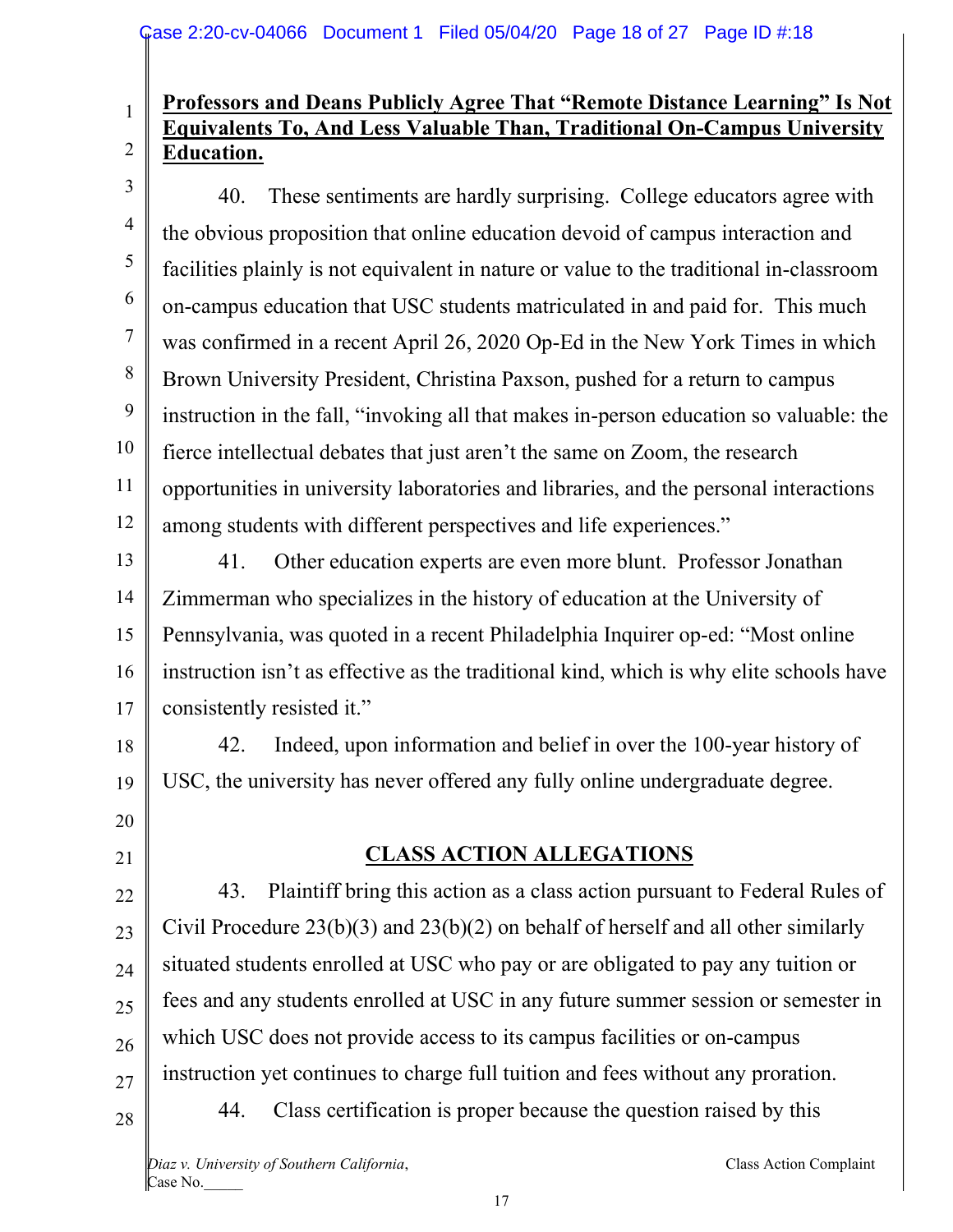1 2 complaint is one of a common or general interest affecting numerous persons, such that it is impracticable to bring them all before the court.

3

4

5

6

13

14

16

17

23

24

25

26

27

28

45. The class is sufficiently numerous, as USC boasts an enrollment of approximately 44,000 students. The overwhelming majority of these students pay or are obligated to pay at least some portion of tuition or fees that are at issue in this litigation.

7 8 9 10 11 12 46. Plaintiff and her counsel are adequate representatives of the interests of the putative class. Plaintiff is a student at USC who is being charged tuition or fees as part of her enrollment. She contends that USC has breached its agreement with students by continuing to charge and demand full tuition and fees despite USC not providing any in-person classroom instruction at any of its campuses and not making campus facilities available for students.

47. Plaintiff has retained counsel experienced in class action litigation to litigate and represent the interests of the class.

15 18 19 48. Plaintiff's claims are typical of the claims being raised on behalf of the absent class members. Like all absent class members, Plaintiff seeks redress for USC's failure to provide any in-person campus instruction or campus facilities while continuing to charge full tuition and fees. The claims Plaintiff asserts are the same and co-extensive as the claims raised on behalf of the absent class members.

20 21 22 49. Plaintiff's complaint raises questions of fact or law common to the class that predominate over questions affecting only individual class members. Among these predominating common questions are:

- a. Whether the relationship between USC and students matriculated at USC is contractual in nature;
	- b. Whether USC and its member schools ceased providing in-person classroom instruction across the board;
- c. Whether USC and its member schools deprived class members of the use and enjoyment of campus facilities;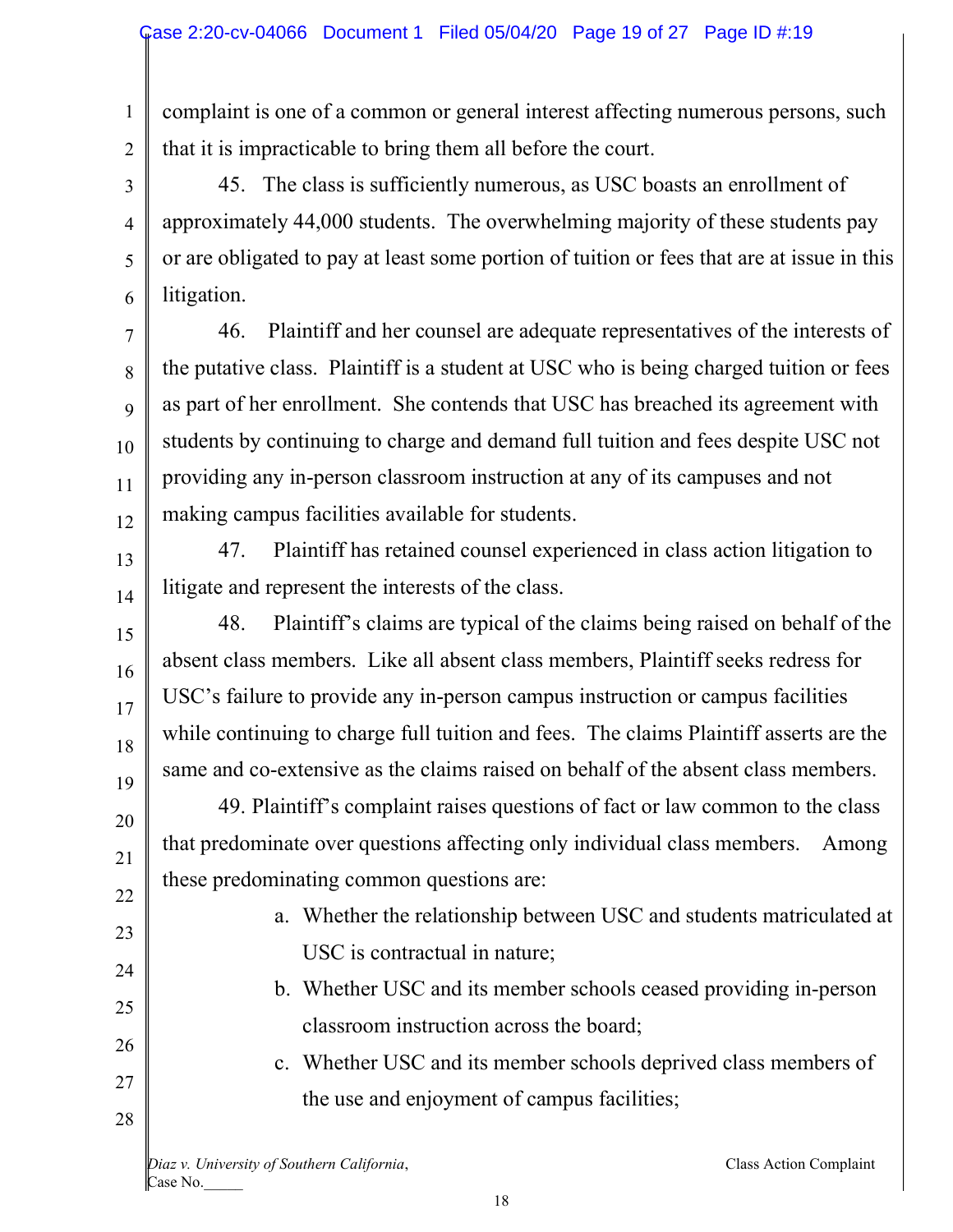|              | Case 2:20-cv-04066 Document 1 Filed 05/04/20 Page 20 of 27 Page ID #:20                |
|--------------|----------------------------------------------------------------------------------------|
| $\mathbf{1}$ | d. Whether the value of online instruction is not equivalent to the                    |
|              |                                                                                        |
| 2            | value of the in-person classroom instruction that class members                        |
| 3            | bargain for and are for which they were and are continuing to be                       |
| 4            | charged;                                                                               |
| 5            | e. Whether the value of campus facilities for which class members are                  |
| 6            | still being charged has been lessened as a result of USC shutting                      |
| 7            | down of the campuses' facilities;                                                      |
| 8            | f. Whether the action of USC in continuing to charge and demand full                   |
| 9            | tuition and fees has harmed the class members;                                         |
| 10           | g. Whether a method of computing classwide damages or restitution                      |
| 11           | exist;                                                                                 |
| 12           | h. Whether class members are entitled to declaratory or injunctive                     |
| 13           | relief against USC;                                                                    |
| 14           | Whether USC has unjustly enriched itself at the expense of the<br>$\mathbf{i}$ .       |
| 15           | class members.                                                                         |
| 16           | Classwide litigation provides a superior means of adjudicating this<br>50.             |
| 17           | dispute over individual litigation. The cost of litigating an individual student's     |
| 18           | claim for partial refund of tuition or fees make such individual litigation unfeasible |
| 19           | given the costs of bringing such an action relative to the amount of damages that      |
| 20           | could be recovered in an individual action. Further, individual litigation risks the   |
| 21           | prospect of inconsistent rulings that would unsettle the legal obligations or          |
| 22           | expectations of USC and class members.                                                 |
| 23           | 51.<br>The class is ascertainable, as USC maintains rosters of all its attending       |
| 24           | students and their financial obligations and payments.                                 |
| 25           | 52.<br>In the event that the Court were to find the proposed Class definition          |
| 26           | inadequate in any way, Plaintiff respectfully prays for certification of any other     |
| 27           | alternative, narrower class definition or for the certification of subclasses, as      |
| 28           | appropriate.                                                                           |
|              |                                                                                        |
|              | Class Action Complaint<br>Diaz v. University of Southern California,<br>Case No.       |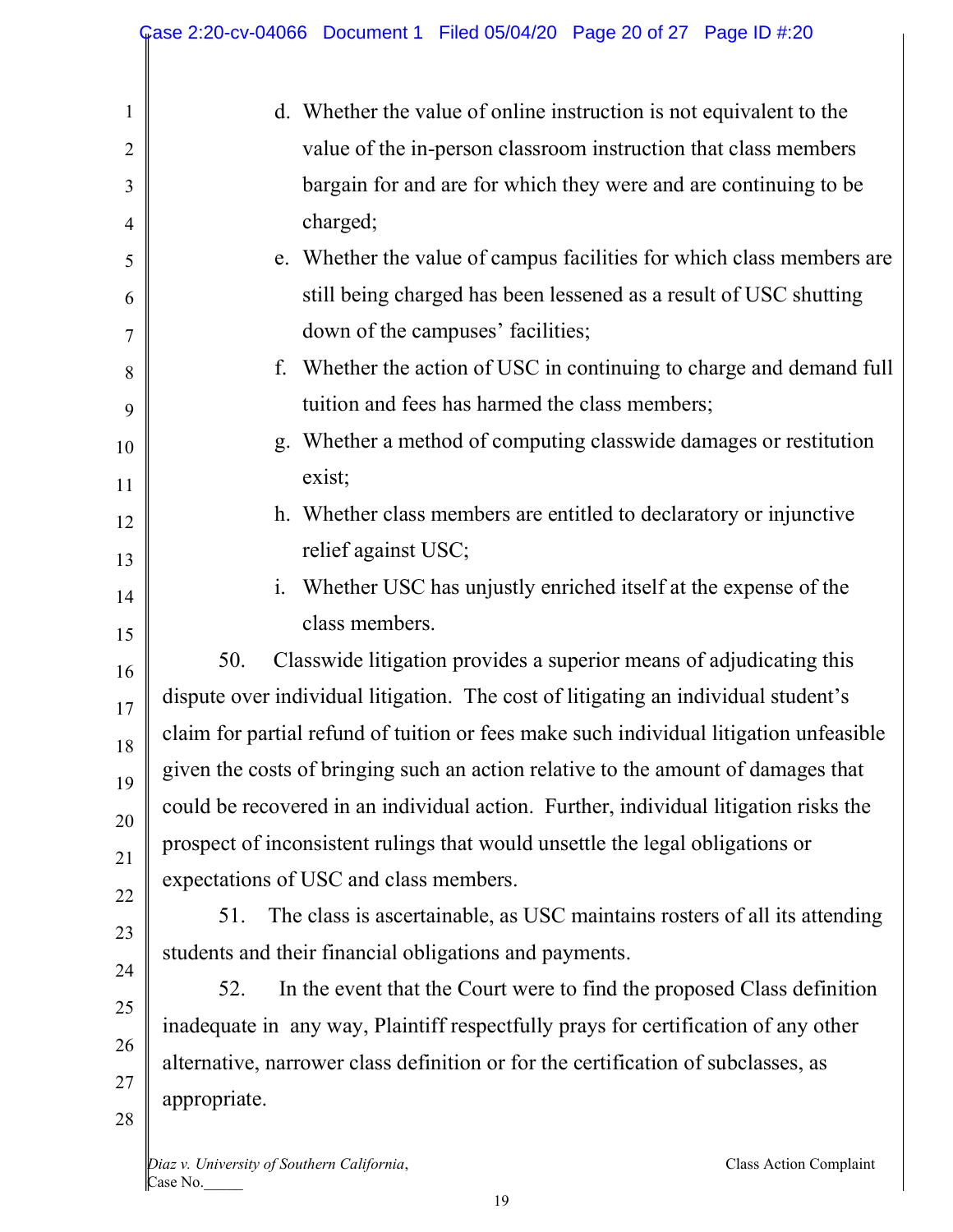### **FIRST CAUSE OF ACTION**

(Breach of Contract)

53. Plaintiff realleges and incorporates by reference all previous allegations, as though set forth in full herein.

54. By the act of matriculation, together with payment of required fees, a contract between Plaintiff and the absent class members on the one hand and, on the other hand, USC was created. Thus, in addition to any enrollment contract that may exist between USC and the Plaintiff and class members, an implied-in-fact contract independently exists between the parties as a matter of California law.

55. By ceasing all in-person classroom instruction, relegating Plaintiff and the class members to online instruction only and shutting off campus facilities to Plaintiff and the class members, USC has failed to provide the services that Plaintiff bargained for in entering her contractual relationship with USC.

14 15 16 17 18 19 20 56. Although USC may not bear culpability for the campus closures or the inability to provide any classroom instruction, neither do the enrolled students. Yet, while USC has used the current COVID 19 shutdown circumstances to excuse its obligation to fully perform the obligations of its bargain with its students, USC continues to demand that all students fully perform their contractual bargain to pay in full all tuition and fees without any reduction for USC's lack of full performance. This is contrary to ordinary tenets of contract law.

57. The nature of the instruction provided by USC at the time Plaintiff and the class members enrolled (*i.e.,* in-person classroom instruction) as well as the campus facilities offered by USC across its schools and campuses were and are material terms of the bargain and contractual relationship between students and USC.

26 27 58. USC's failure to provide any in-person classroom instruction and its shutdown of campus facilities amount to a material breach of the contract.

28

21

22

23

24

25

1

2

3

4

5

6

7

8

9

10

11

12

13

59. As a result of USC's material breach—regardless of whether USC's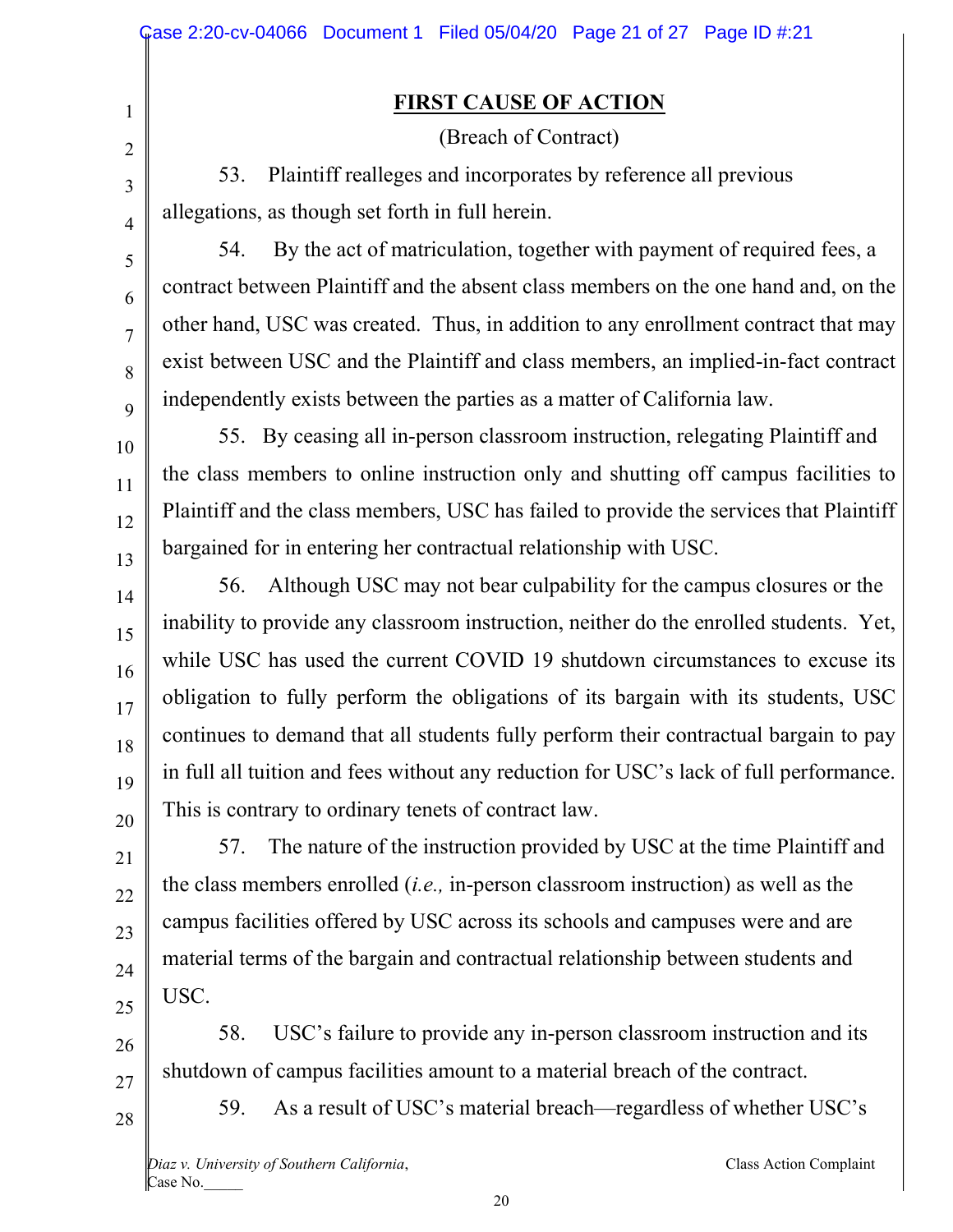1 2 3 4 5 6 performance may be excused—Plaintiff and the class members are not to be held liable to continue to perform their contractual obligations. That is, regardless of whether USC's failure to offer in-person classroom instruction or to provide campus facilities is to be excused as a result of the COVID 19 pandemic, USC cannot continue to demand full payment of tuition and fees from Plaintiff and class members for services and facilities that USC indisputably is failing to provide.

7 8 9 60. USC's breach and continued demand for full payment from Plaintiff and the absent class members are the proximate causes of Plaintiff's and the class members' injury.

10 11 12 13 61. Plaintiff and the class members have all been harmed as a direct, foreseeable, and proximate result of USC's actions because Plaintiff and the class members are being charged full tuition and fees for services that USC is not providing.

14 15 16 17 18 19 62. Plaintiff and class members are entitled to an award of money damages or partial restitution in an amount to be determined at trial as redress for USC's breach. Plaintiff prays for the establishment of a Court-ordered and supervised common fund from which the claims of affected class members may be paid and the attorneys' fees and costs of suit expended by class counsel, as approved by the Court, may be awarded and reimbursed.

20 21 22 23 24 63. USC continues to insist that full tuition and fees are due from Plaintiff and the students despite USC's failure to fully perform their contractual obligations. Unless restrained by way of injunctive relief, USC's conduct is reasonably likely to lead to irreparable harm. Plaintiff and the class members are entitled to and do hereby pray for injunctive relief to enjoin USC's continued conduct.

25 26 27 28 64. USC continues to falsely represent on its website that it offers campus facilities with significant benefit and value to students and continues to falsely represent the value of its in-person on-campus classes. Unless restrained by way of injunctive relief, USC's conduct is reasonably likely to lead to irreparable harm.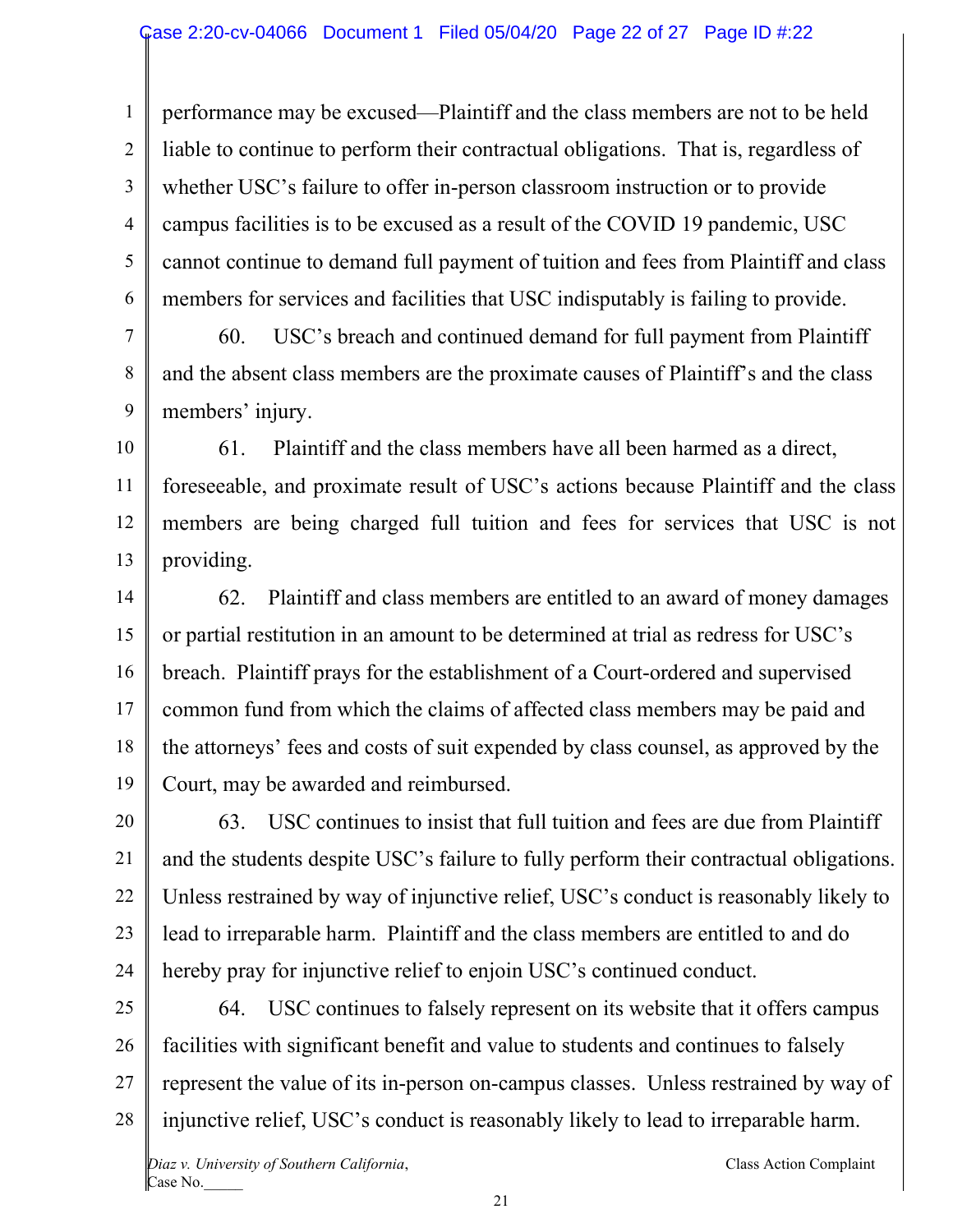1 2 Plaintiff and the class members are entitled to and do hereby pray for injunctive relief to enjoin USC's continued conduct.

3 4 5 6 7 65. As the online petition referenced in paragraph 38 s*upra* makes clear, USC evidently disputes its obligation to refund any tuition or fees to Plaintiff or any class member. Given this dispute and the contractual relationship between the parties, Plaintiff and the class members are entitled to and do hereby pray for declaratory relief to have the Court declare the parties' respective obligations.

#### **COUNT II**

### **(Unjust Enrichment)**

11 12 66. Plaintiff realleges and incorporates by reference the allegations of paragraphs 1-52 as though set forth in full herein.

13 14 15 16 67. Plaintiff and the class members conveyed money to USC in the form of tuition and fees for on-campus instruction and facilities that USC did not provide and is not providing. USC has continued to retain these monies, despite not providing the on-campus instruction or facilities

17 18 68. Through this conduct, USC has been unjustly enriched at the expense of Plaintiff and the class members.

19 20 21 69. As between the two parties (USC and the class members), it would be inequitable to permit USC to fully retain all the benefits conferred upon it by Plaintiff and the class members in the form of tuition and fees paid.

22 23 24 25 26 27 70. Plaintiff and the class members are entitled to and do hereby pray for an order of partial restitution as redress for USC's unjust enrichment. Plaintiff prays for the establishment of a Court-ordered and supervised common fund from which the claims of affected class members may be paid and the attorneys' fees and costs of suit expended by class counsel, as approved by the Court, may be awarded and reimbursed.

28

8

9

10

*Diaz v. University of Southern California*, Class Action Complaint Case No. 71. USC continues to falsely represent on its website that it offers campus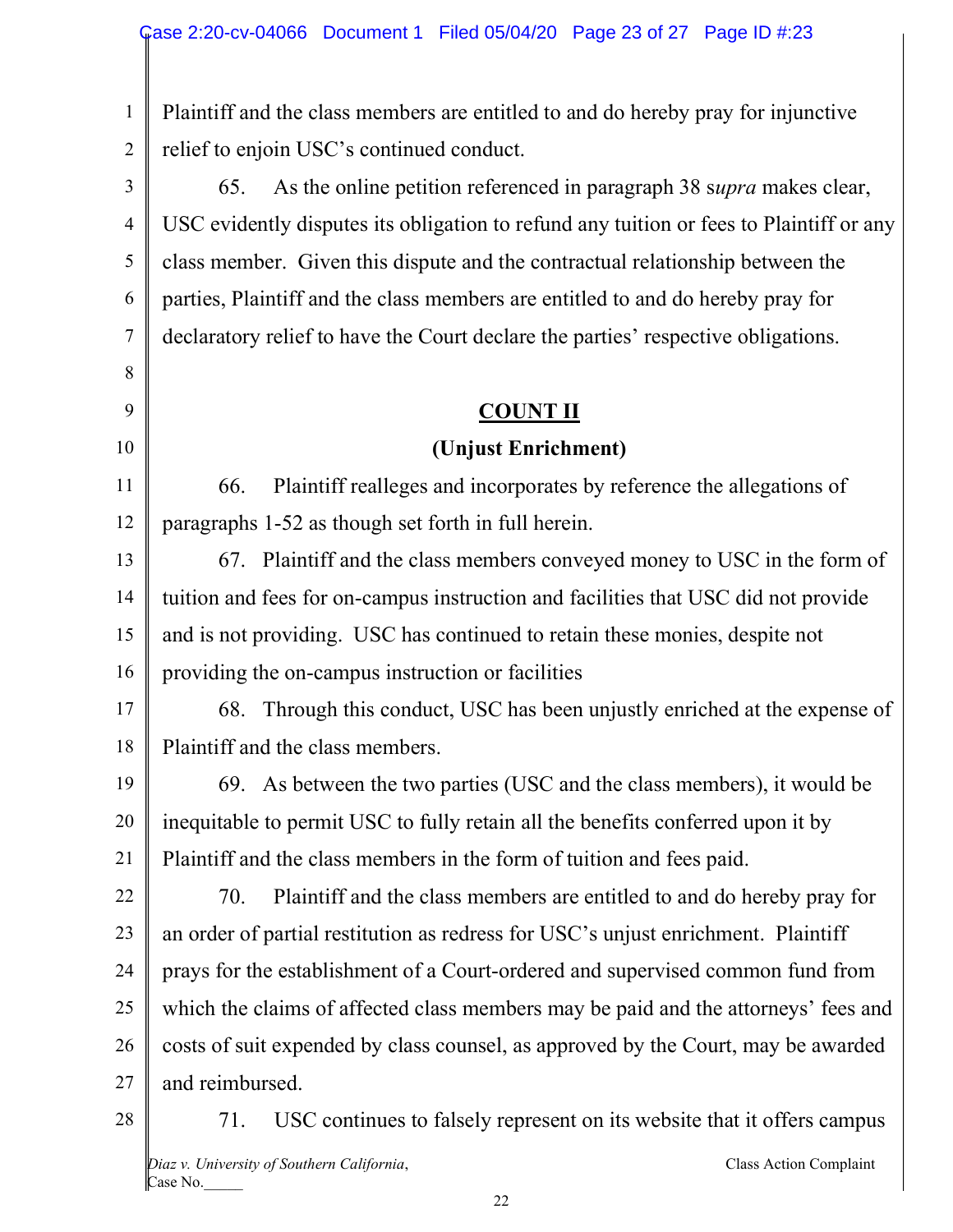1 2 3 4 5 6 7 8 9 10 11 12 13 14 15 16 17 18 19 20 21 22 23 24 25 26 27 28 facilities with significant benefit and value to students and continues to falsely represent the value of its in-person on-campus classes (false because such oncampus instruction is not being offered). USC also continues to defy and deny any requests for partial tuition or fee reimbursement, claiming falsely that it is offering the same services as had been bargained for by Plaintiff and the class members. Thus, USC is continuing to demand full tuition and fees even when it already has announced it will not be providing any on-campus instruction for the summer sessions and is uncertain whether it will do so for the Fall 2020 semester. Unless restrained by way of injunctive relief, USC's conduct is reasonably likely to lead to irreparable harm. Plaintiff and the class members are entitled to and do hereby pray for injunctive relief to enjoin USC's continued conduct. **COUNT III (Money Had And Received)**  72. Plaintiff realleges and incorporates by reference the allegations of paragraphs 1-52 as though set forth in full herein. 73. USC received money from Plaintiff and the class members in the form of tuition and fee payments. 74. This money received by USC from Plaintiff and the class members was supposed to be used by USC for the benefit of the Plaintiff and class members; namely, it was supposed to be used for USC's provision of on-campus university instruction and campus facilities to Plaintiff and the class members. 75. USC received and pocketed the money provided by Plaintiff and the class members in the form of tuition and fee payments but has not provided any campus facilities or on-campus instruction. USC, therefore, is indebted to Plaintiff and the class members for this failure to provide on-campus tuition and campus facilities. 76. Plaintiff and the class members hereby pray for the full panoply of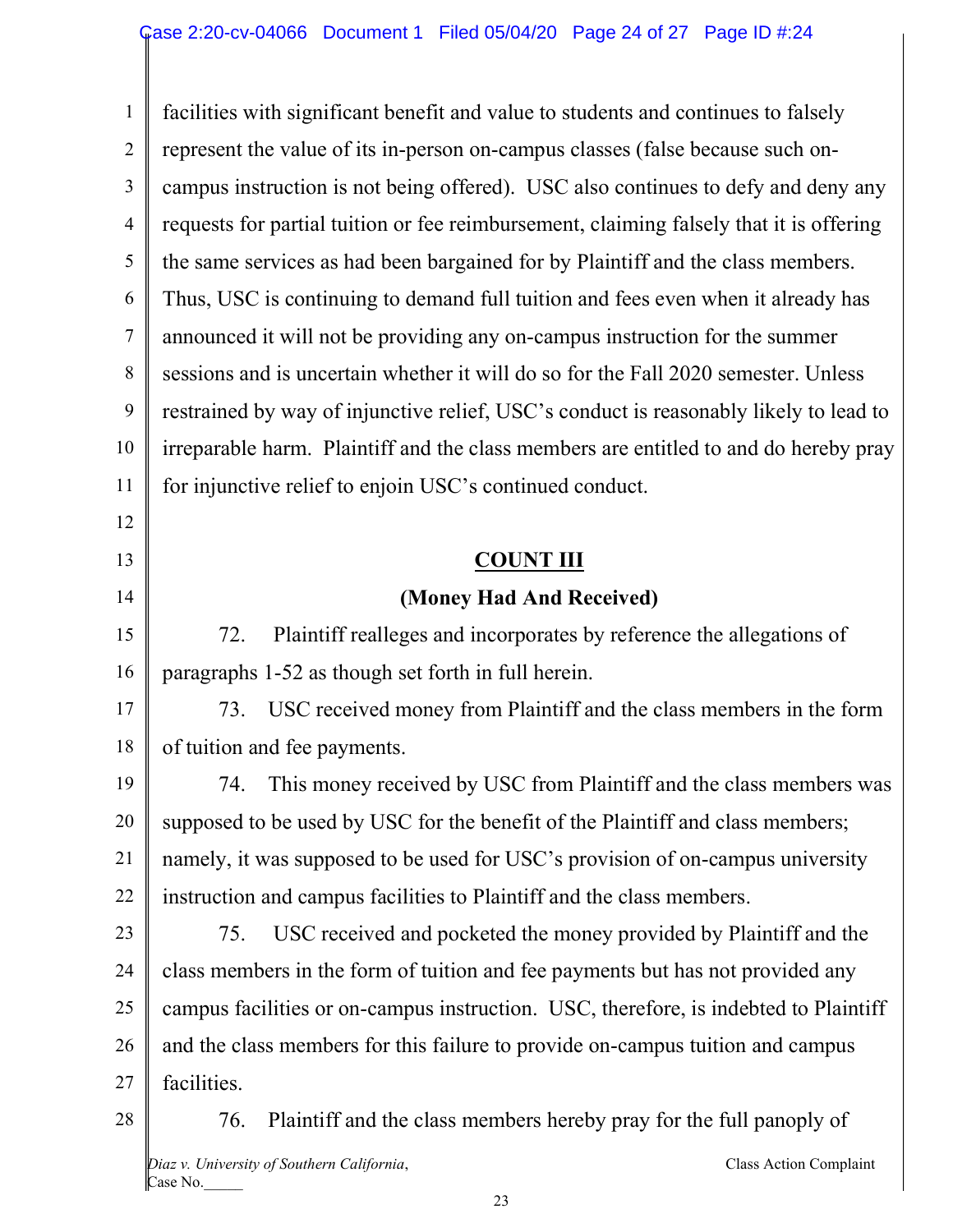1 2 3 4 remedies available as redress for a claim of money had and received, including: a constructive trust over such monies had and received for which the benefit was not provided; restitution or disgorgement, as appropriate; and declaratory and injunctive relief.

**COUNT IV** 

# **(Violations Of UCL, Cal. Bus. Prof. Code, § 17200 et seq.)**

77. Plaintiff realleges and incorporates by reference the allegations of paragraphs 1-52 as though set forth in full herein.

10 11 12 13 14 78. USC's conduct in representing that it offers campus facilities and oncampus instruction to Plaintiff and class members when, in fact, it did not do so but continued to charge and demand full tuition and fees as if such services and facilities were being provided, amounts to an unlawful, unfair, or deceptive business practices within the meaning of California's UCL.

15 16 17 18 19 79. Had USC disclosed that it would not be offering an campus facilities or in-classroom instruction before it charged Plaintiff and class member's full tuition and fees and decided to retain it, Plaintiff and the class members either would not have enrolled at USC or would not have agreed to pay that same amount of tuition and fees for services and facilities they would not receive.

20 21 22 80. Plaintiff and the class members conveyed money to USC in the form of tuition and fees while USC was engaged in the unlawful, unfair, or deceptive business practice.

23

24

25

5

6

7

8

9

81. Plaintiff and the class members have been and continue to be injured by USC's unlawful, unfair, or deceptive business practices because they are not receiving the instruction or facilities for which they conveyed money to USC.

26 27 82. Plaintiff and the class members are entitled to and do pray for an order of partial restitution as redress for USC's violations of the UCL.

83. Plaintiff and the class members pray for the establishment of a Court-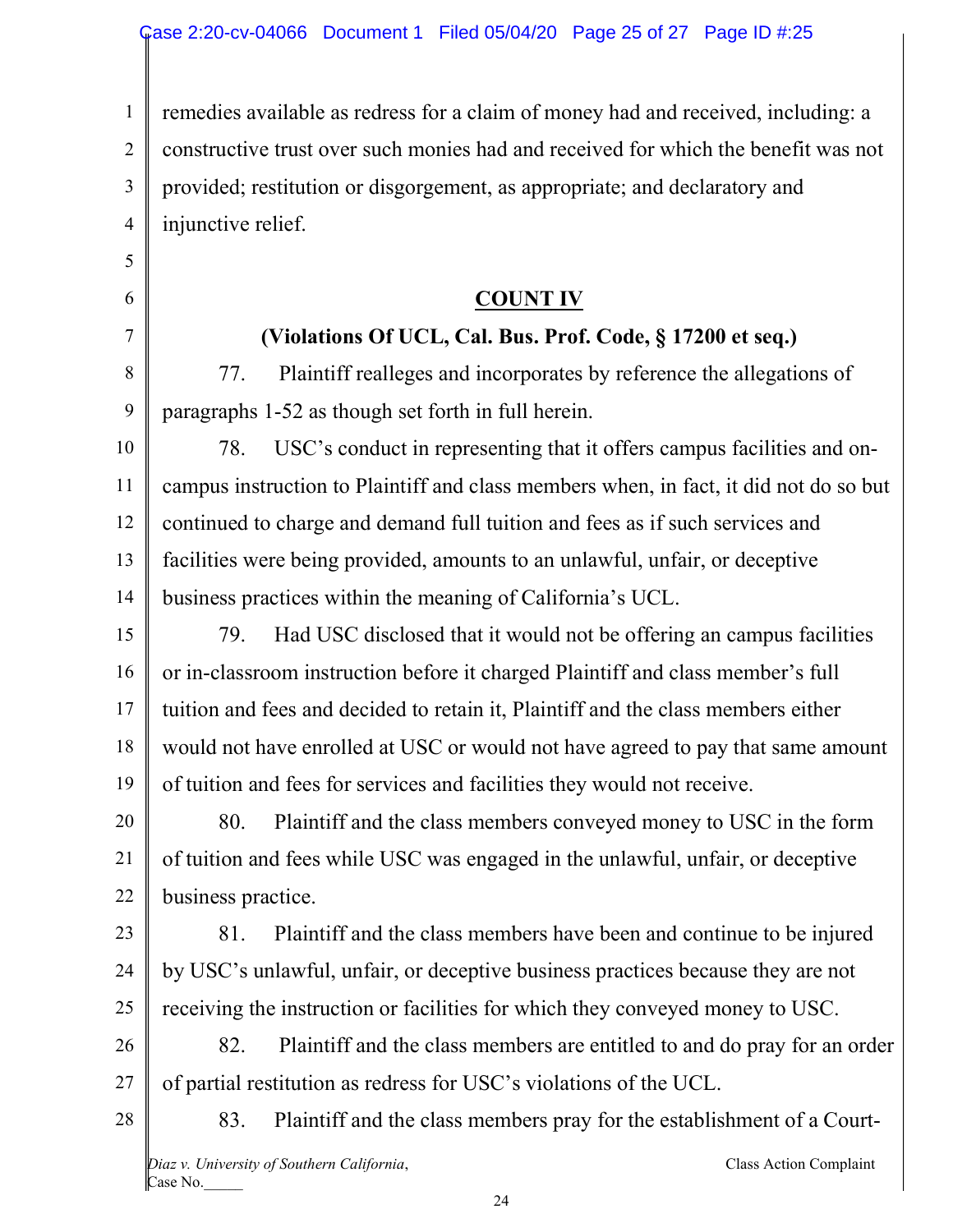1 2 3 ordered and supervised common fund from which the claims of affected class members may be paid and the attorneys' fees and costs of suit expended by class counsel, as approved by the Court, may be awarded and reimbursed.

4 5 6 7 8 9 10 11 12 13 14 84. USC continues to falsely represent on its website that it offers campus facilities with significant benefit and value to students and continues to falsely represent the value of its in-person on-campus classes. USC also continues to defy and deny any requests for partial tuition reimbursement, claiming falsely that it is offering the same services as had been bargained for by Plaintiff and the class members. Thus, USC is continuing to demand full tuition and fees even when it already has announced it will not be providing any on-campus instruction for the summer sessions and is uncertain whether it will do so for the Fall 2020 semester. Unless restrained by way of injunctive relief, USC's conduct is reasonably likely to lead to irreparable harm. Plaintiff and the class members are entitled to and do hereby pray for injunctive relief to enjoin USC's continued conduct.

- 15
- 16

#### **PRAYER FOR RELIEF AND DEMAND FOR JURY TRIAL**

17 18 WHEREFORE, Plaintiff respectfully prays for judgment against Defendant USC as follows:

19 20 21 1. For an order certifying this action as a class action as defined herein, appointing Plaintiff and her counsel as class representatives, and directing notice be disseminated to the absent class members;

22 23 2. For judgment in favor of Plaintiff and the class members and against Defendant USC on all counts and claims for relief;

24 25 3. For damages and/or restitution awarded to the class against Defendant USC in an amount to be determined at trial;

26 27 28 4. For the establishment of a Court-ordered and supervised common fund to be funded by Defendant USC and from which: claims of all eligible class members will be paid; attorneys' fees awarded to Class counsel will be paid; costs of suit